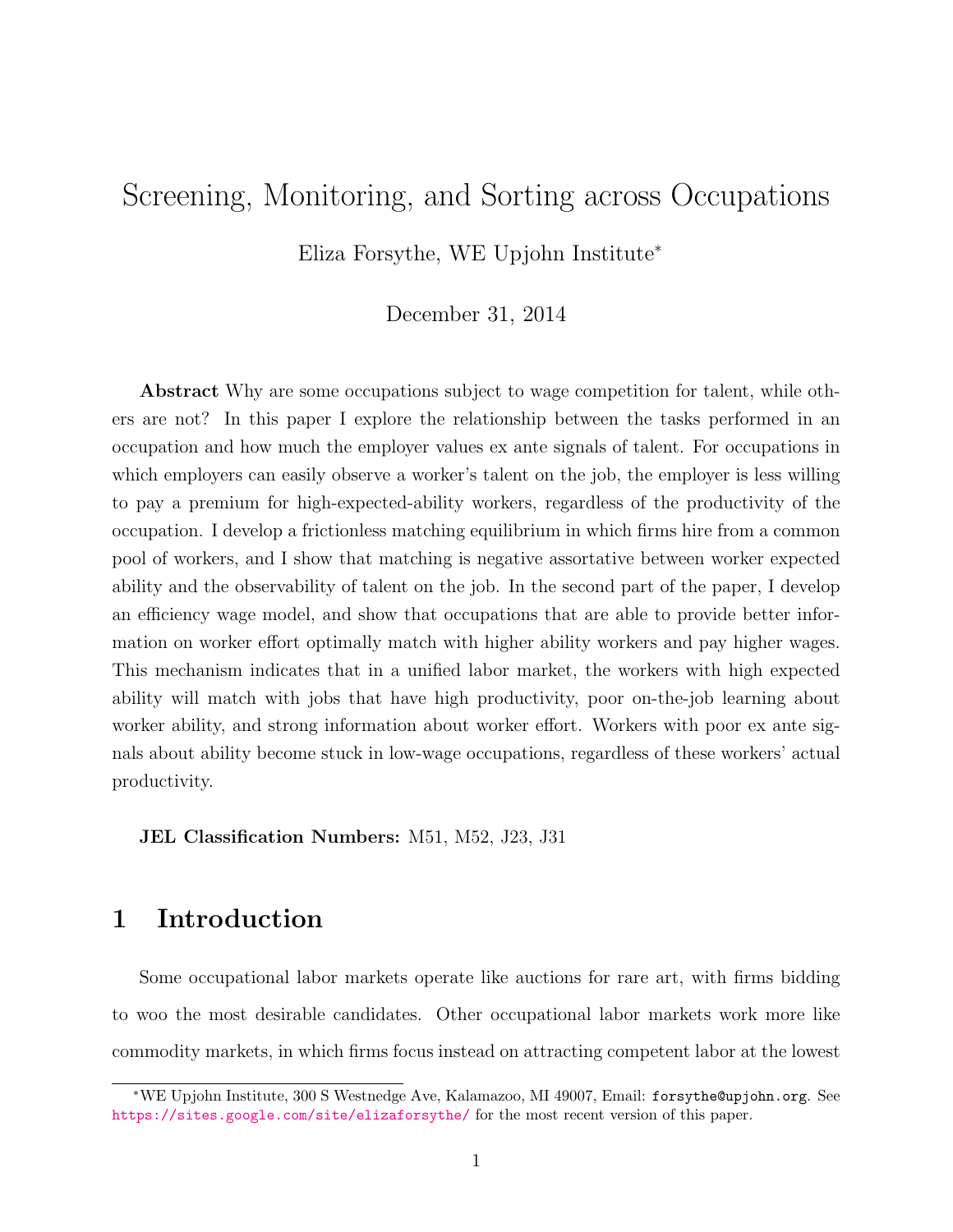cost. For instance, in a 2013 Business Week interview [\(Kimes,](#page-21-0) [2013\)](#page-21-0), Caterpillar CEO Doug Oberhelman explained that the company was fighting with the unions to keep labor costs down because "we have to be competitive if we're going to win." Later, when explaining his own rising compensation, he explained "My salary [has] to be competitive. [...] If the CEO of a company is paid \$10,000 a year, chances are he or she is gonna go somewhere else to make more money." Business leaders often discuss competitive labor markets to justify both high management salaries and low production-worker wages. What leads to such different recruitment behaviors within the same firm? Why might market forces lead to such different outcomes for different types of jobs?

Talent markets are often modeled as assignment problems. If workers and firms are heterogeneous in ability and productivity, efficient assignment leads to positive assortative matching between workers and firms. A competitive labor market decentralizes this assignment through wages, leading to potentially large variation in pay. This was the conclusion of Terviö [\(2008\)](#page-21-1), which showed that CEO compensation was consistent with an assignment model.

More difficult to explain is the *lack* of talent competition further down the occupational hierarchy. All jobs include variation in worker ability and productivity. Case studies have show significant variation in productivity between employees; for instance, [Hamilton, Nick](#page-21-2)[erson, and Owan](#page-21-2) [\(2003\)](#page-21-2) found 48% variation in productivity between the 75th and 25th percentile of productivity in garment workers in their study firm. In the famous [Lazear](#page-21-3) [\(2000\)](#page-21-3) study of performance incentives for windshield installers, under hourly wages the average worker installed 2.7 windshields-per-day, with a standard deviation of 1.4. Thus, just because the a job is lower-skill or lower-pay, there are still gains to be made from populating a workforce with the most talented workers.

In this paper, I argue that information and uncertainty play a crucial role in how much a firm is willing to pay for talent. As evidenced by the Oberhelman quote, there is a sense that the cost of hiring a low-quality CEO is extremely high. No firm would be willing to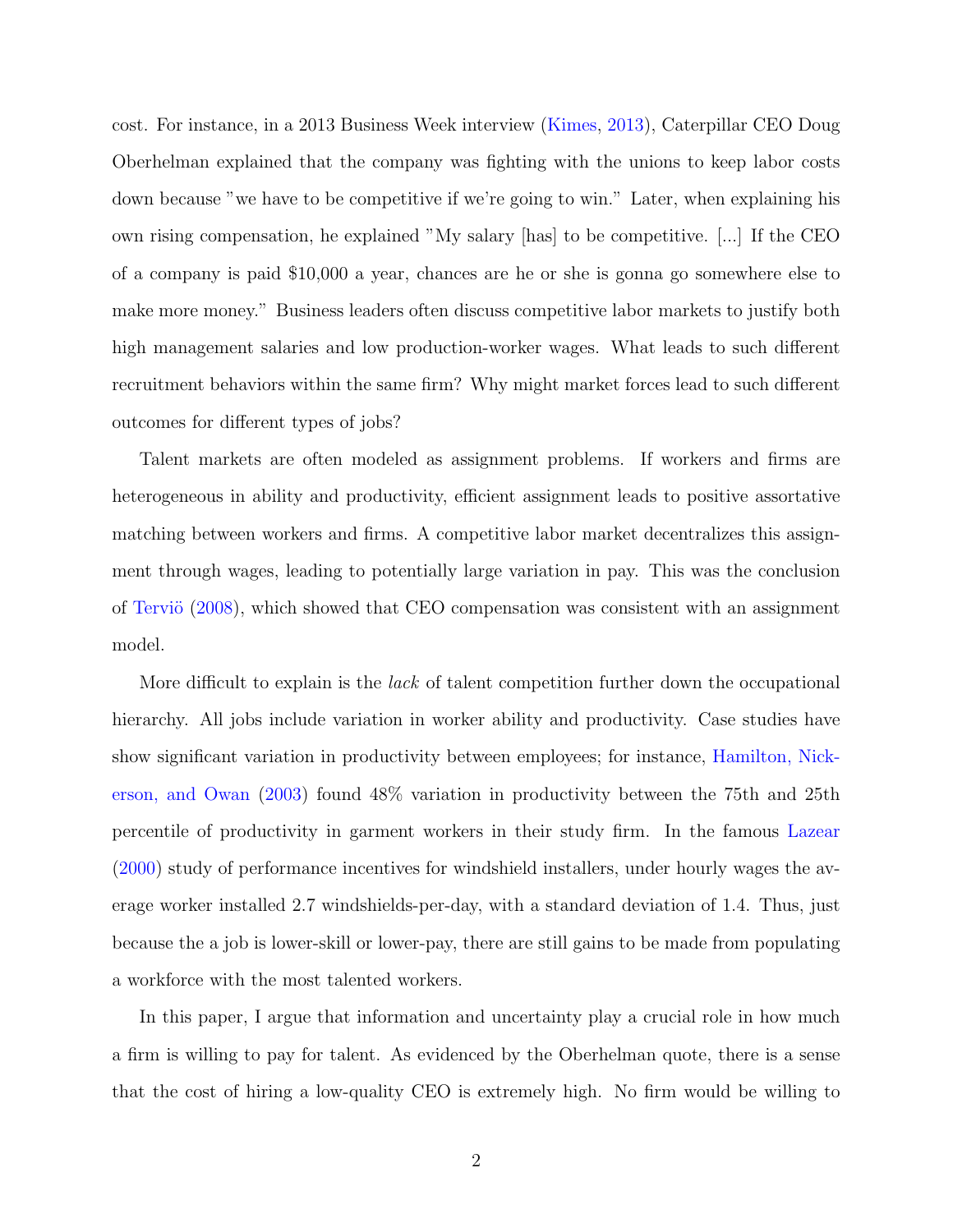give an unknown worker the helm for a day just to see how it goes. However for many other jobs, this is exactly how hiring is conducted. For instance, consider a dishwasher. The best way to evaluate if someone is able to perform the job is typically to give them a shift and judge the results.

Jobs are heterogeneous in how difficult it is to learn about a worker's ability on the job. Some jobs, like a concert pianist or a janitor, provide clear information quickly about a worker's talents. Other jobs, such as a night watchman or a film director, may provide infrequent and costly signals about the worker's ability. If you only learn your watchman is sleeping on the job when something is stolen, the risk of trying a worker out on the job is high.

When it is costly to decide ex post if a hire is a good fit, ex ante signals take on additional value. Firms are willing to compete for the most talented applicants to reduce the chance they will hire a poor fit. This bids up the wages for high-expected-ability individuals, and in extreme cases can lead to talent wars. In a labor market in which workers sort between occupations with different characteristics, these low-information occupations match with higher-quality workers than would be optimal by sorting on productivity alone.

I develop a two-period model in which worker ability is unknown. Jobs vary in how likely it is for the firm to learn the workers type after the first period. Learning is private to the worker-firm pair, allowing firms to capture rents on high-ability workers. When firms can easily learn about a worker's type, the cost of hiring a low-ability worker is lower since the firm can fire the low-ability worker and hire a new worker.<sup>[1](#page-2-0)</sup> This affects how much the firms are willing to pay for a worker with a strong ex ante signal about expected ability. I show that if labor markets are segmented by occupation, occupations in which firms are better able to observe worker ability are characterized by lower wages and less wage inequality. Next, I show that if workers are allowed to sort between occupations, high-expected-ability

<span id="page-2-0"></span><sup>&</sup>lt;sup>1</sup>An alternative to this somewhat draconian framework is to allow firms to provide training to the lowskill worker, but only be able to provide such training if poor performance is observed. This results in isomorphic predictions.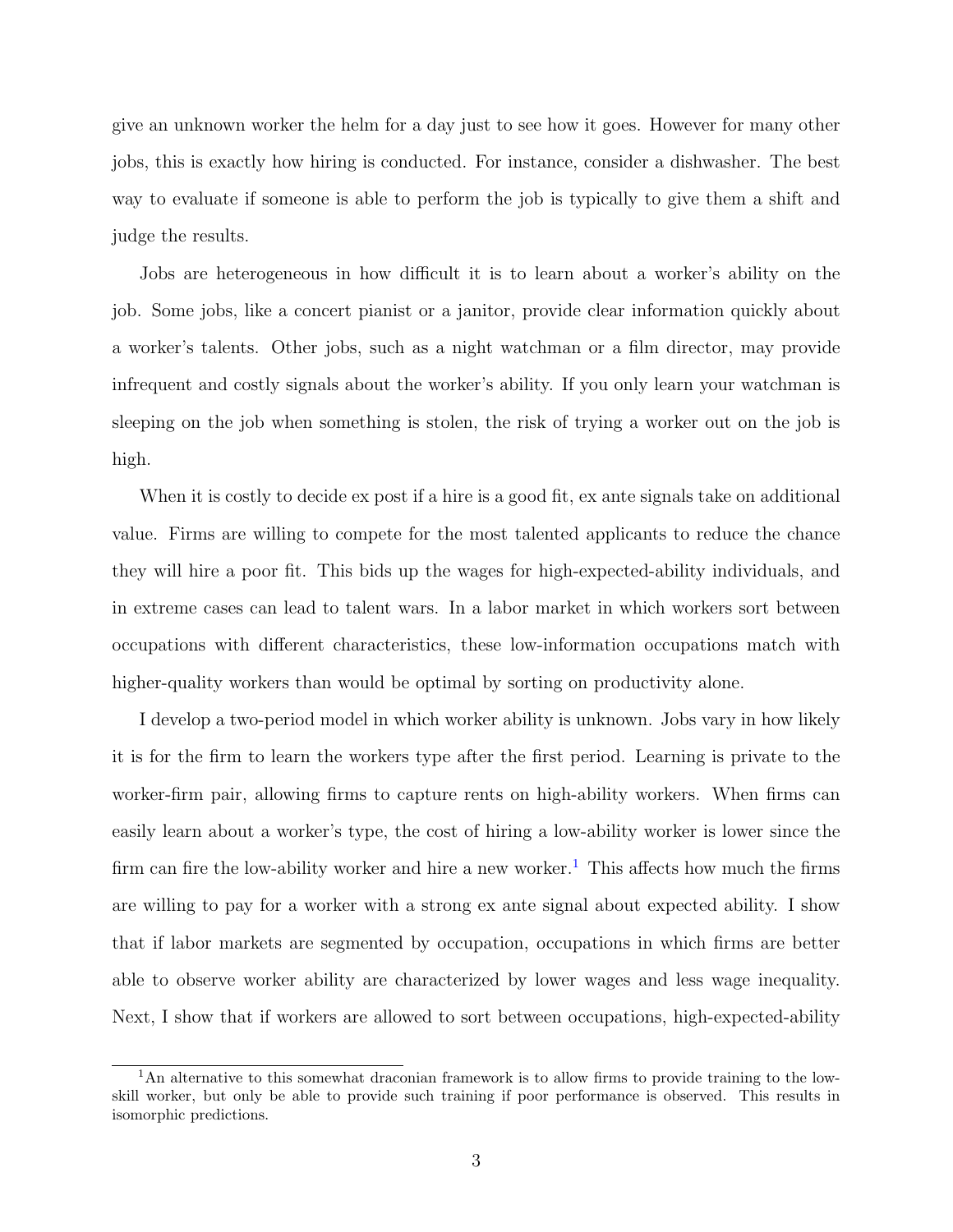workers sort to occupations with lower observational capacity. This raises their wages, and increases wage inequality.

When firms learn about worker ability, the worker is unable to manipulate the firm's learning. In the second part of the paper, I focus on the feedback between firm learning and worker effort. In a simple efficiency wage model with sorting, workers with high expected ability are more valuable in jobs that provide more information about the worker's actions. This is because better information about effort affects the worker's behavior, which in turn affects total productivity. However, decentralized competitive wages cannot always induce efficient sorting: if the probability of learning about a worker's effort is too low, workers may choose to match with lower-information jobs.

This paper is related to an old literature on assignment in labor markets. [Sattinger](#page-21-4) [\(1993\)](#page-21-4) provides a nice survey of a literature dating back to [Tinbergen](#page-21-5) [\(1956\)](#page-21-5) and [Roy](#page-21-6) [\(1951\)](#page-21-6). These models are characterized by the productivity of a worker-job match depending on worker and firm quality. Each job is discrete and can match with at most one worker. When productivity is complementary, efficient matching implies positive assortative matching. However, there are generally many wage distributions that can decentralize such assignment.

The role of observing a worker's ability has played a role in the discrimination and promotion literature. [Waldman](#page-22-0) [\(1984\)](#page-22-0) shows if firms have private information about a worker's ability, there is an incentive to hide such information by inefficiently choosing not to promote. [Milgrom and Oster](#page-21-7) [\(1987\)](#page-21-7) build upon this idea, showing that if there is an "invisible" class of workers for whom there is less public information about their ability, firms are more likely to hide these workers to avoid paying competitive wages. In these papers, a worker's current employer learns perfectly about his ability (either after one period [\(Waldman,](#page-22-0) [1984\)](#page-22-0) or immediately upon hiring [\(Milgrom & Oster,](#page-21-7) [1987\)](#page-21-7)); thus there is no dimension for sorting between occupations based upon the ability of the firm to learn. In contrast, in this paper, jobs vary in how well the firm can learn about the worker's ability, which leads to sorting and wage differentiation.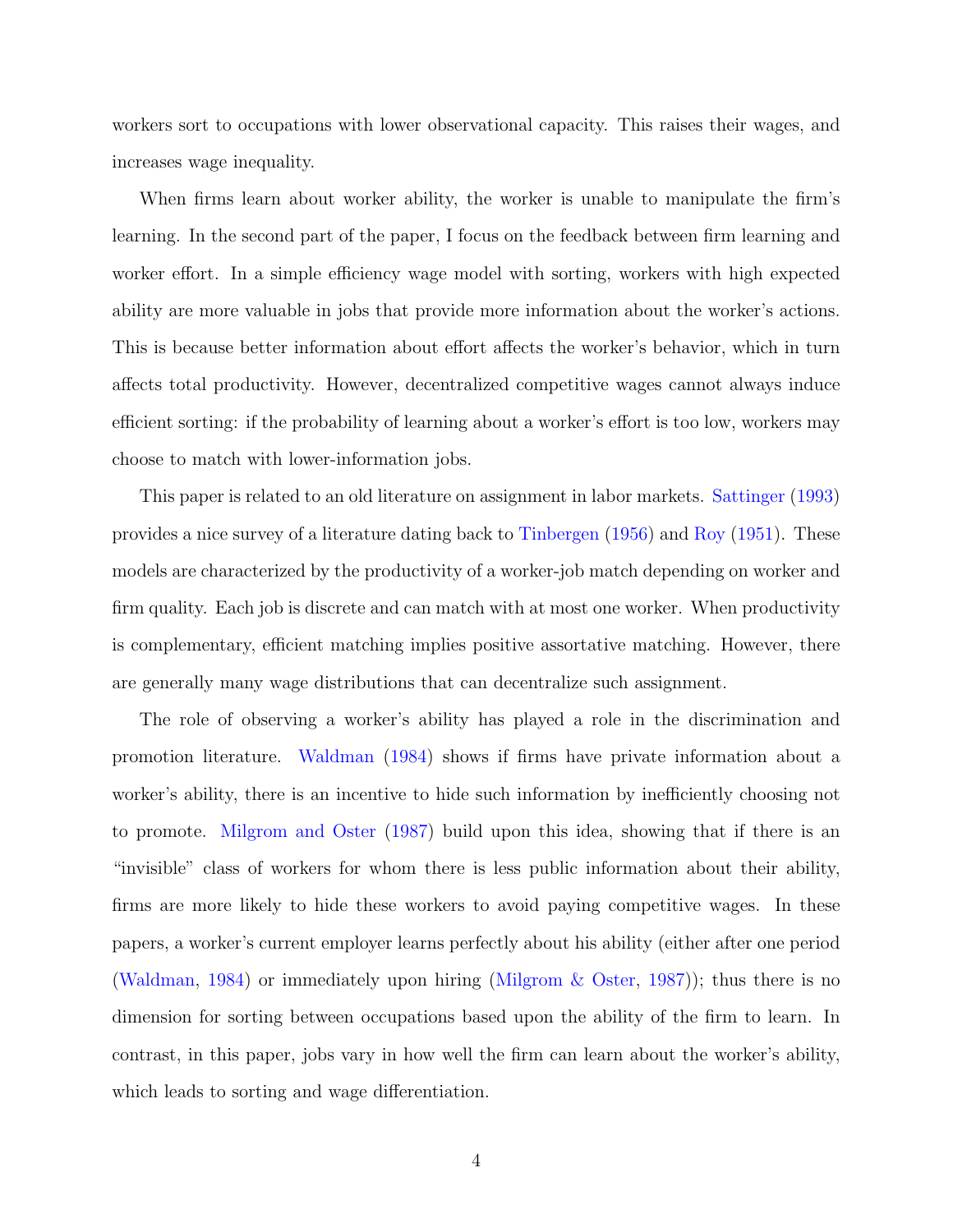In the second part of the paper, the simple efficiency wage model is related to that of [Shapiro and Stiglitz](#page-21-8) [\(1984\)](#page-21-8). However, in this two-period model, firms provide bonuses to induce effort, rather than the cost of unemployment serving in this function as in the Shapiro– Stiglitz model. The idea that the ability to monitor a worker is related to the job performed is fundamental to the multi-task literature, including classic papers such as [Holmstrom and](#page-21-9) [Milgrom](#page-21-9) [\(1991\)](#page-21-9) and [Feltham and Xie](#page-21-10) [\(1994\)](#page-21-10). I am not aware of any papers that consider the sorting between jobs based on the strength of contracts inherent to the job. Empirically, [Lazear](#page-21-3) [\(2000\)](#page-21-3) finds positive selection on the margin of selecting into high-powered incentives.

Finally, this article owes an intellectual debt to [Wilson](#page-22-1) [\(1991\)](#page-22-1), who explores the relationship between observability and management in government agencies. Wilson demonstrates that, in the public sector, many agencies are charged with tasks that are difficult to monitor. For some agencies, it is difficult to observe day-to-day activities. In other agencies, it is difficult to measure the results. Many of the concerns Wilson brings up are common to private sector workers, and in turn affect wages, effort, and sorting.

## 2 Ability-Monitoring Model

Consider a two-period model. Firms and workers match each period and produce. Labor is supplied inelastically. At the end of the first period, each worker and firm can decide whether to continue the employment relationship for the second period, or to dissolve the match. Each worker i has ability  $\eta_i$  which is initially unknown.  $\eta$  takes on two values, 0 and 1. Workers' true ability is initially unknown. Workers do not have private information about their own ability. All parties have the same information, and believe each worker is high type  $(\eta_i = 1)$  with probability  $q_i$ .

Each job is endowed with a probability x of learning the worker's quality. This can be interpreted in several ways. First, we can think of jobs as problem solving, along the lines of [Garicano](#page-21-11) [\(2000\)](#page-21-11). Jobs are defined as a sequence of tasks for the worker to perform, of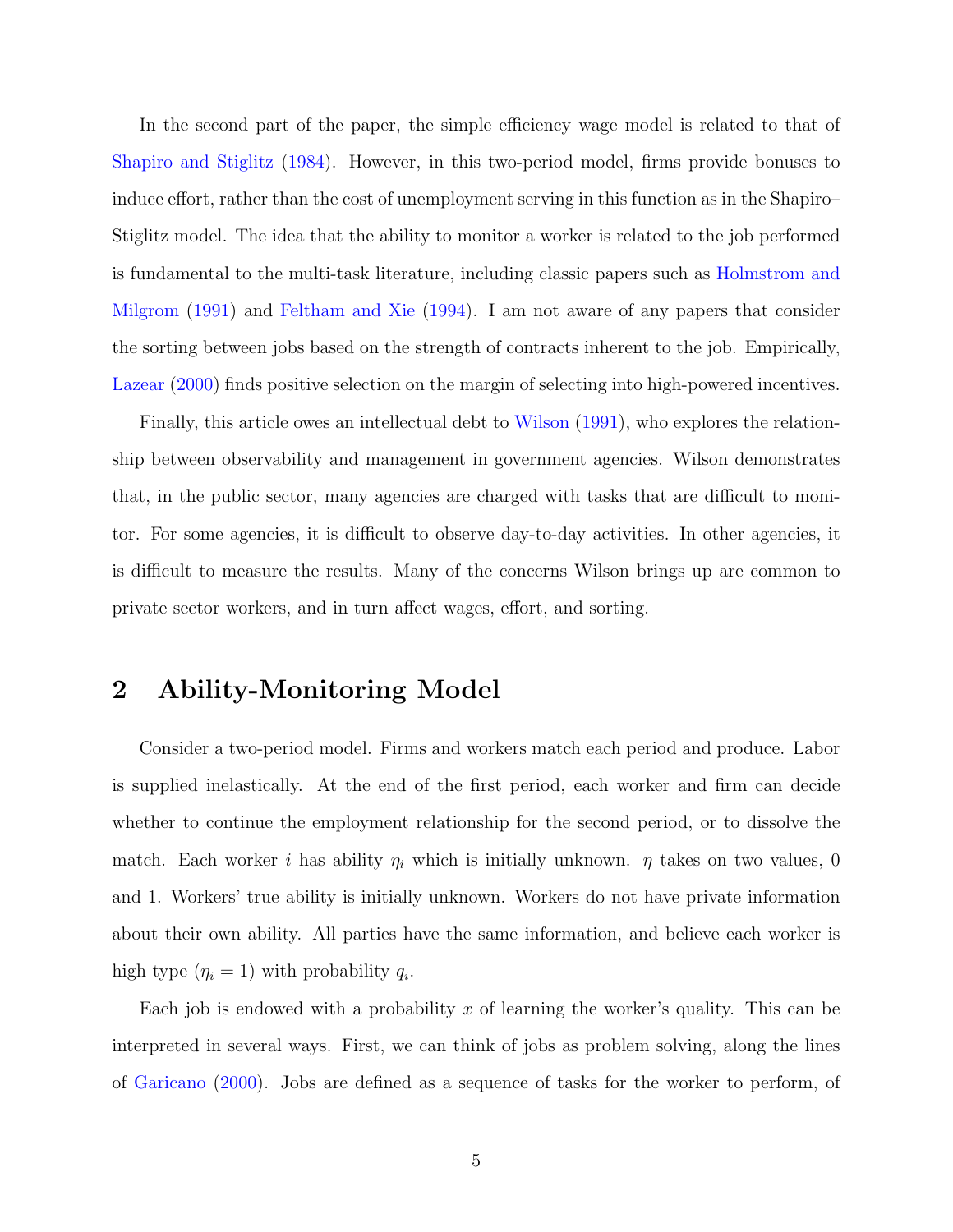varying content. For each job, some tasks are easy, and workers of any ability can perform adequately. Other tasks are separating, with only the high-skilled workers able to complete them. In this framework, x is the probability that a separating task arrives in a production period. In some jobs, these separating tasks arrive frequently. An example might be a hairdresser: hair cuts may vary in their difficulty, but over the course of a few shifts, the salon should have an idea of the worker's ability. On the other hand, a night watchman will only have occasion to show his mettle in the case of a theft.

Alternatively, we could think of jobs as performing tasks that vary in duration. Jobs with tasks that are more frequently long duration have a lower probability of completion during the first period of match, making observation of the match productivity less likely. Regardless of the interpretation of  $x$ , it is important that it does not directly affect a worker's productivity.

The timing of market is as follows:

- 1. Workers and firms enter the labor market,
- 2. firms offer wage contracts such that the labor market clears,
- 3. workers produce and are paid,
- 4. each firm learns it's workers ability with probability  $x$ ,
- 5. firms decide whether or not to offer a wage contract for the second period and workers decide whether to accept or separate,
- 6. firms without a continuing worker make wage offers to workers (both non-employed and employed),
- 7. continuing employers can make a counter-offer to any outside offer, and finally
- 8. labor markets clear, wages are paid and workers produce.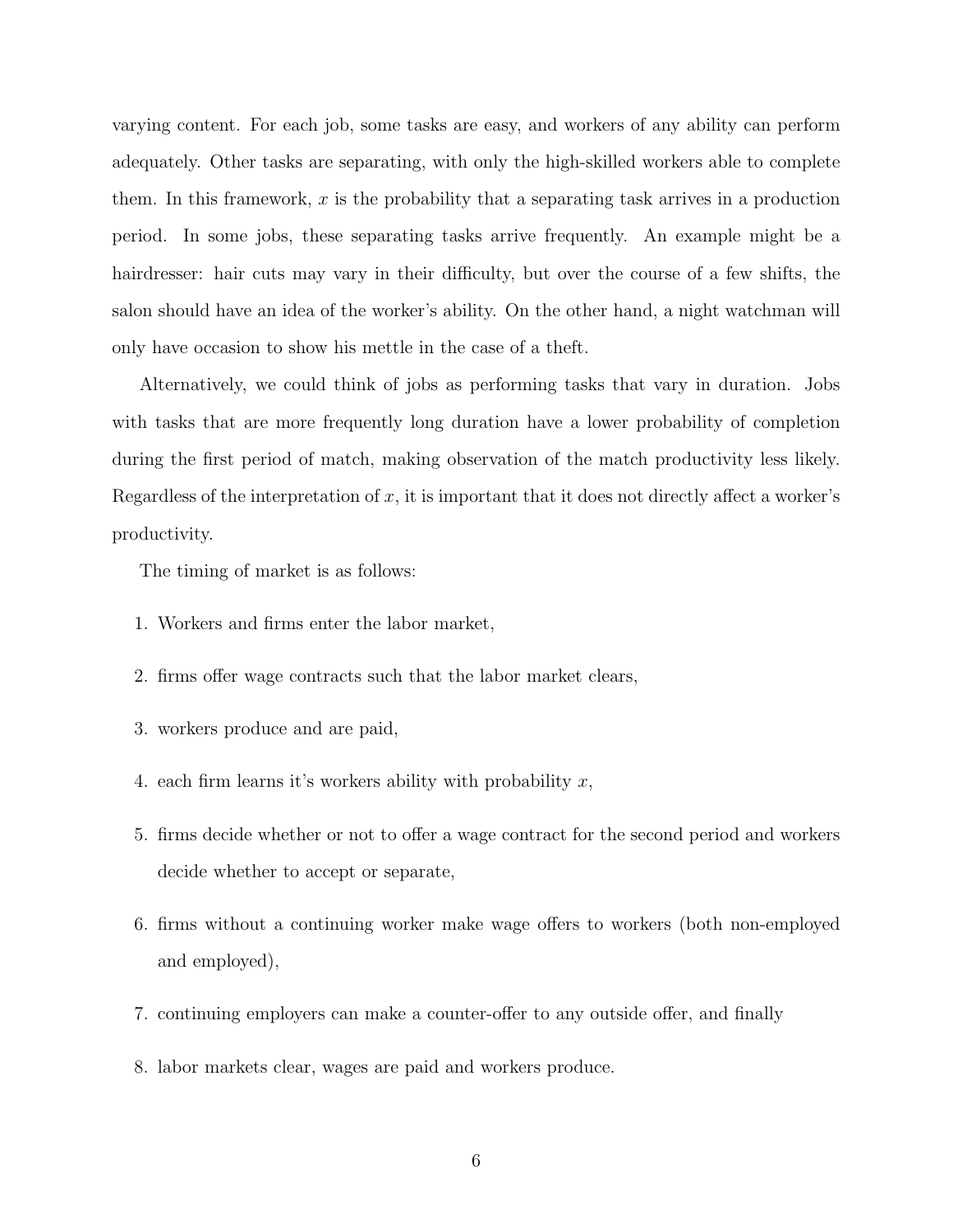Two pieces of information are private to the worker-firm pair: first, whether or not learning has occurred, and second, the result from said learning. Other firms can update their beliefs about the worker's ability based on the firm's behavior to keep the worker or let him go.

There are two types of workers,  $A$  and  $B$ , who vary in their ex ante probability of being high ability, with  $q_A > q_B$ , and both probabilities between zero and one. The natural interpretation of  $A$  and  $B$  are education levels, but this is not essential to the model. The product price is normalize to one, and a firm's profit is based upon the job's technology  $Y_i$ and the worker's productivity. Thus a firm's single period profit is given by  $Y_j \eta_i - w_i$ , for a worker of type *i*. When  $\eta_i$  is unknown, the firm's expected profit is  $Y_j q_i - w_i$ .

Wages are determined by a decentralized assignment process, in which firms offer competitive wage offers to induce high expected ability workers to join their firm. A-type workers are scarce, so the number of A-type workers in the labor market,  $N_A$ , is exceed by the total number of jobs M. There are excess B-type workers, so  $N_A + N_B > M$ . We will assume that there are many surplus  $B$  type workers, so even if workers leave the market in the second period, there are still more workers than firms.<sup>[2](#page-6-0)</sup> Workers will only accept offers that exceed their non-market option  $w_0$ . Since low-ability workers produce nothing, it will always be optimal for a firm to separate with a worker that is known to have  $\eta_i = 0$ .

In the second period, each hiring firm's expected profit is given by  $Y_j q_{2i} - w_{2i}$ , where  $q_{2i}$ is the firm's belief that the worker is of high-ability, and  $w_{2i}$  is the second period competitive wage for the worker of type i. Note that  $q_i$  will be 1 if the firm has learned about the worker's type. In the first period, the expected profit from a job with observational capacity x hiring a worker of type i is:

<span id="page-6-1"></span>
$$
\mathbb{E} \Pi_j(i) = Y_j q_i - w_{1i} + \beta [x_j q_i (Y_j - w_{2i}) + x_j (1 - q_i) (Y_j q_k - w_{2k}) + (1 - x) (Y_j q_i - w_{2i})]
$$
(1)

where k is the worker the firm hires if the firm learns  $i$  is low-ability. Using Equation [1,](#page-6-1) we

<span id="page-6-0"></span><sup>&</sup>lt;sup>2</sup>Sufficient is for  $N_B + N_A > (1 + (1 - q_B)x_{max})M$ , where  $x_{max}$  is the largest x in the labor market.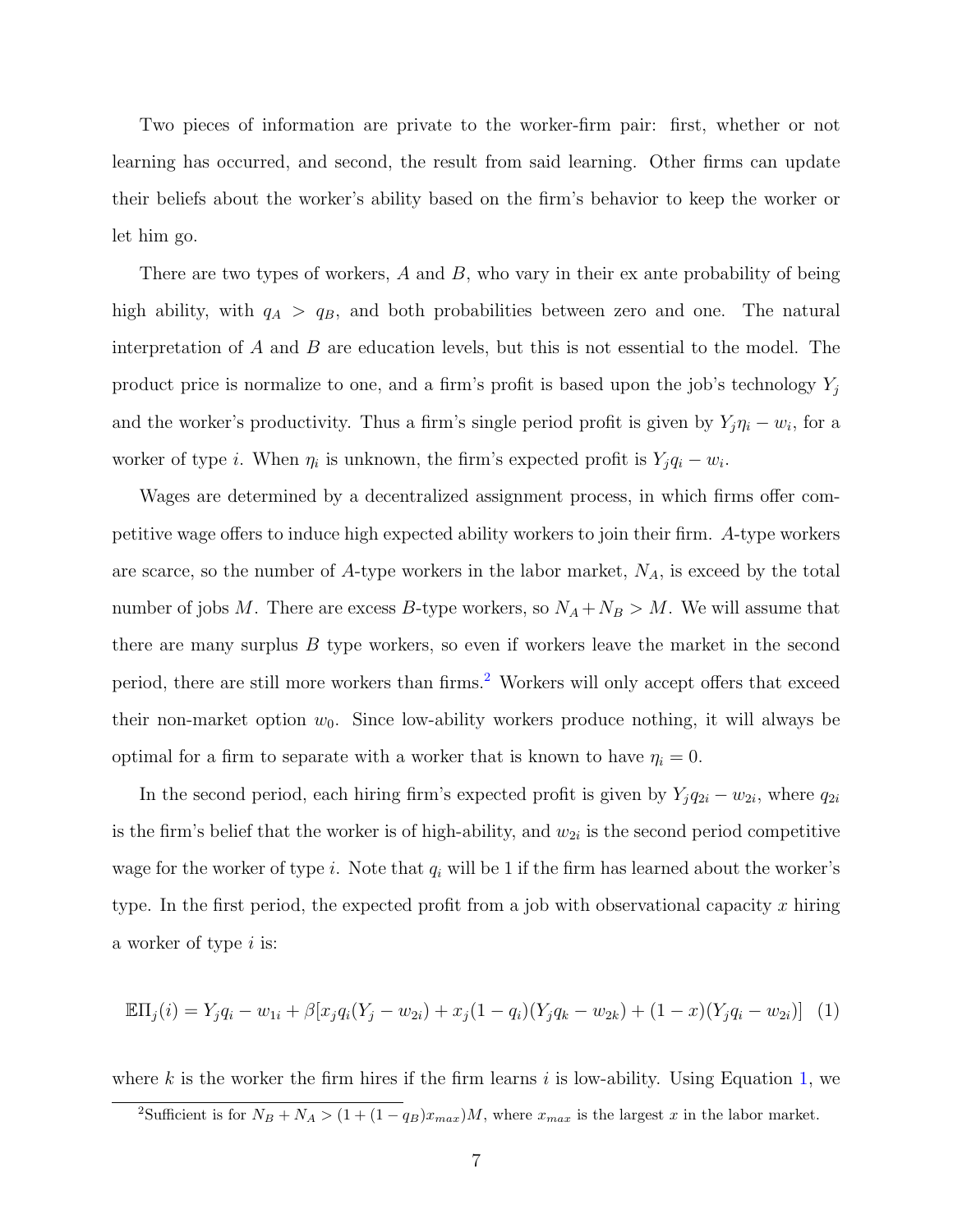<span id="page-7-1"></span>have the following lemma.

**Lemma 1** Holding wages constant, firm profit is increasing in worker's expected ability  $q_i$ .

This is intuitive: the production is complementary between job productivity  $Y_j$  and worker ability  $\eta_i$ . The more likely the worker is high ability, the higher expected productivity.

From the worker's perspective, expected compensation from accepting an offer of a firm of type  $j$  is:

$$
\mathbb{E}W_i(j) = w_{1i} + \beta(1 - x_j + x_j q_i)w_{2i} + \beta x_j(1 - q_i)w_0
$$
\n(2)

where the worker gets his outside option  $w_0$  if the firm learns he is low-ability.

Finally, we can derive the net surplus from matching, which is the total produced by a match in the first period. Let  $\Pi_{2j}$  be expected productivity if the firm rematches in the second period. Then we can write

$$
S(i,j) = Y_j q_i (1 + \beta) + \beta x_j (1 - q_i) (\Pi_{2j} + w_0)
$$
\n(3)

Under efficient sorting, firms and workers match such that total output in the economy cannot be increased by switching any matches.

**Lemma 2** If all jobs in the labor market have the same x, efficient matching is positive assortative in worker expected ability and job productivity  $Y_j$ .

This is akin to the typical assignment model. The complementarities between job productivity and worker expected ability means that efficient matching assigns the most productive jobs and workers together.

<span id="page-7-0"></span>**Proposition 1** If all jobs in the labor market have the same Y, efficient matching is negative assortative in worker expected ability  $q_{1i}$  and the firm's probability of learning  $x_j$ .

Proposition [1](#page-7-0) shows that the easier it is for a firm to learn about a worker's ability, the less the relative surplus created by the match. From Lemma [1,](#page-7-1) firm expected profit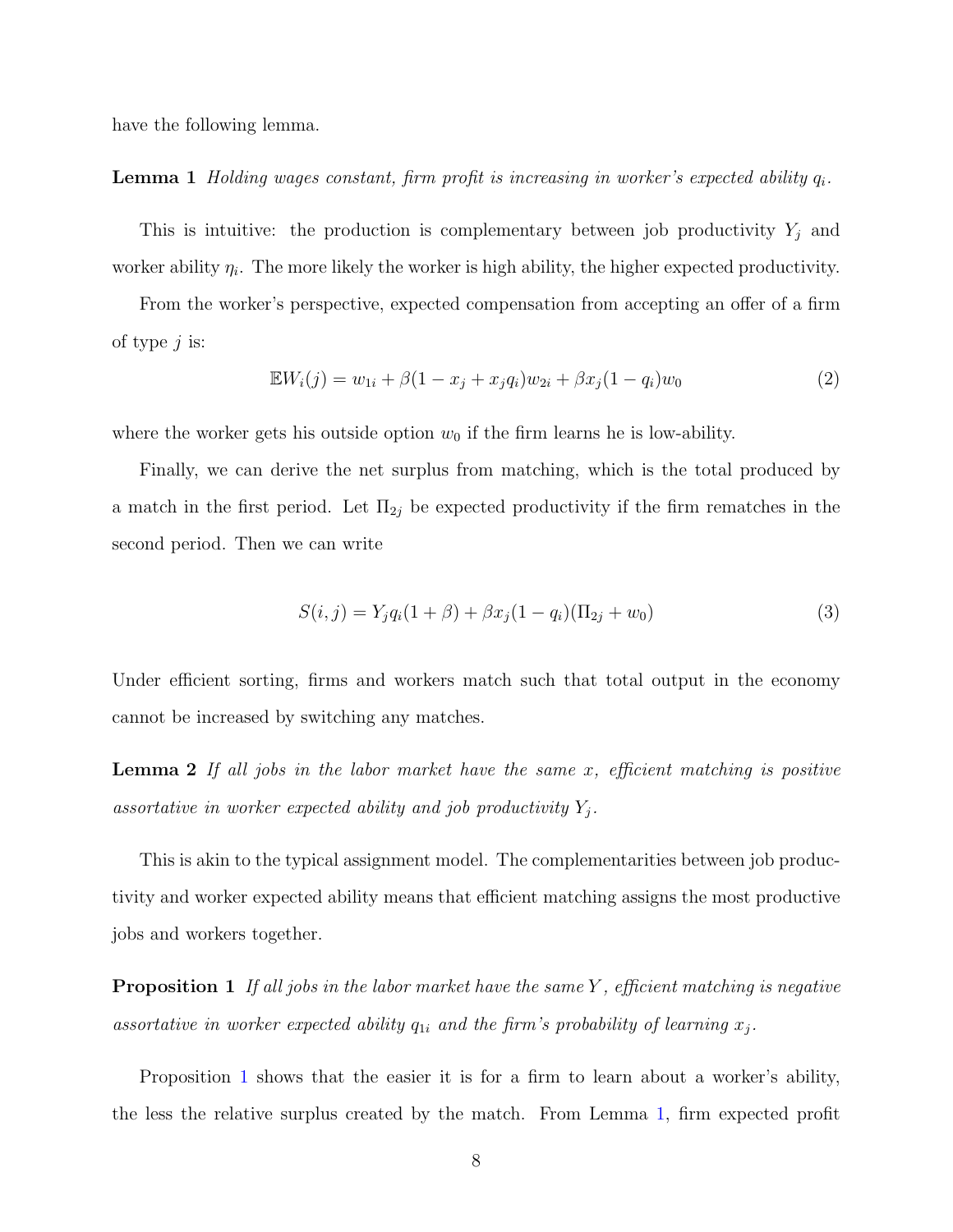is increasing in worker expected ability, holding wages constant. Equivalently, total surplus  $S(i, j)$  is increasing in  $q_i$ . However, efficient matching depends on the cross-partial: the value of ability increases faster for firms with low capacity to learn about the worker's type.

In order to focus on one-dimensional sorting based on  $x_j$ , for the rest of the paper we will restrict analysis to markets in which Y is constant across firms.

### 2.1 Second Period Matching and Wages

Observing ability is only valuable inasmuch as it allows the firm to find a new employee for the next period, thus in the second period x no longer plays a role. When Y is constant across firms, in the second period, all firms value workers the same, unless the firm has private information about it's current worker. Since output is multiplicative with worker expected ability, firms prefer to match with the highest expected ability workers possible. This means that firms will preferentially match with workers that are known to be high ability first, then with A-type workers, who are more likely to be high ability, and lastly with  $B$  type workers. There are excess  $B$ -type workers that are not hired.

Equilibrium wages are constrained by three assumptions: first, that firms make wage offers, second, that firms are profit maximizing (so offer the minimum wage to attract the worker), and third, that a worker's current employer has the opportunity to match any outside offer. The third assumption drive the following lemma.

**Lemma 3** If the current firm is allowed to match any wage offer, outside firms never bid higher than the unknown-ability wage.

Other firms observe if the first period employer chose to continue the employment contract with a worker, which makes it more likely that this worker is high-skilled. However, since the current firm has the opportunity to counter any wage offer, outside firms are only willing to offer the unknown ability wage. To see why, suppose an outside firm offers the wage based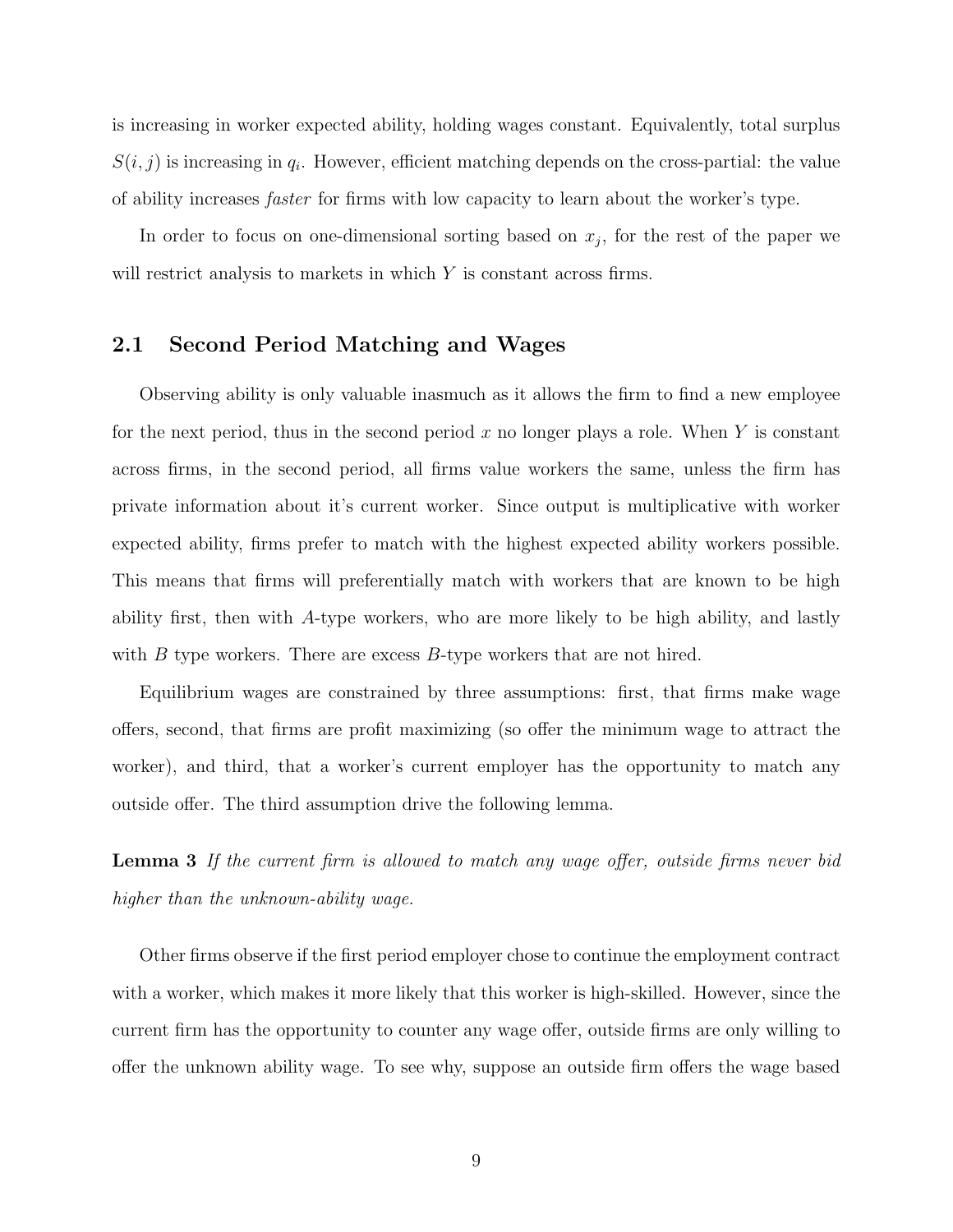on it's belief about the workers ability.<sup>[3](#page-9-0)</sup> If the current firm did not observe the worker's ability, it does not update it's belief about the worker's ability, and is only willing to pay the unknown-ability worker wage. On the other hand, if the current firm does observe the worker's type, it would be willing to pay up to  $(1 - q_b)Y - w_0$ .<sup>[4](#page-9-1)</sup> Thus, when the current firm is able counter any outside offer, the current firm will only do so if it knows the worker is high-type. This leads to a form of the 'winner's curse', in which the outside firm only gets the worker if it overbids. In this case, outside firms are only willing to offer wages according to the minimum expected ability that the current firm could know, which in this case is no additional information beyond the worker's ex ante type. This wage mechanism is also present in [Milgrom and Oster](#page-21-7) [\(1987\)](#page-21-7), and is one of the reasons these authors find that the labor market discrimination can persist for low expected ability workers, even after these workers are revealed to be high-skilled.

<span id="page-9-2"></span>Thus we have the following equilibrium wages and sorting in the second period.

Lemma 4 In the second period, if a firm observes a worker is high-ability, the firm keep the worker. If a firm observes a worker is low-ability, the firm separates and hires a surplus B-type worker. Equilibrium wages are  $w_0$  for B-type workers and  $(q_A - q_B)Y + w_0$  for A-type workers. Equilibrium expected profits are  $q_BY - w_0$  if the firm does not know the worker's true type,  $(1 - q_A + q_B)Y - w_0$  if the firm employs an A-type worker it knows is high ability, and  $Y - w_0$  if the firm employs a B-type worker it knows is high-ability.

Here we see that profit is higher for firms employing a high-ability B-type worker than a high-ability A-type worker.

<span id="page-9-0"></span><sup>&</sup>lt;sup>3</sup>By Bayesian updating, outside firm's believe a worker's ability is  $\hat{q}_i = \frac{q_i}{1-x+xq_i}$ , which is greater than  $q_i$ .

<span id="page-9-1"></span> ${}^{4}$ In a market with heterogeneous Y, this can lead to somewhat complicated wages and sorting, if outside firms value a worker of unknown ability more than the current firm.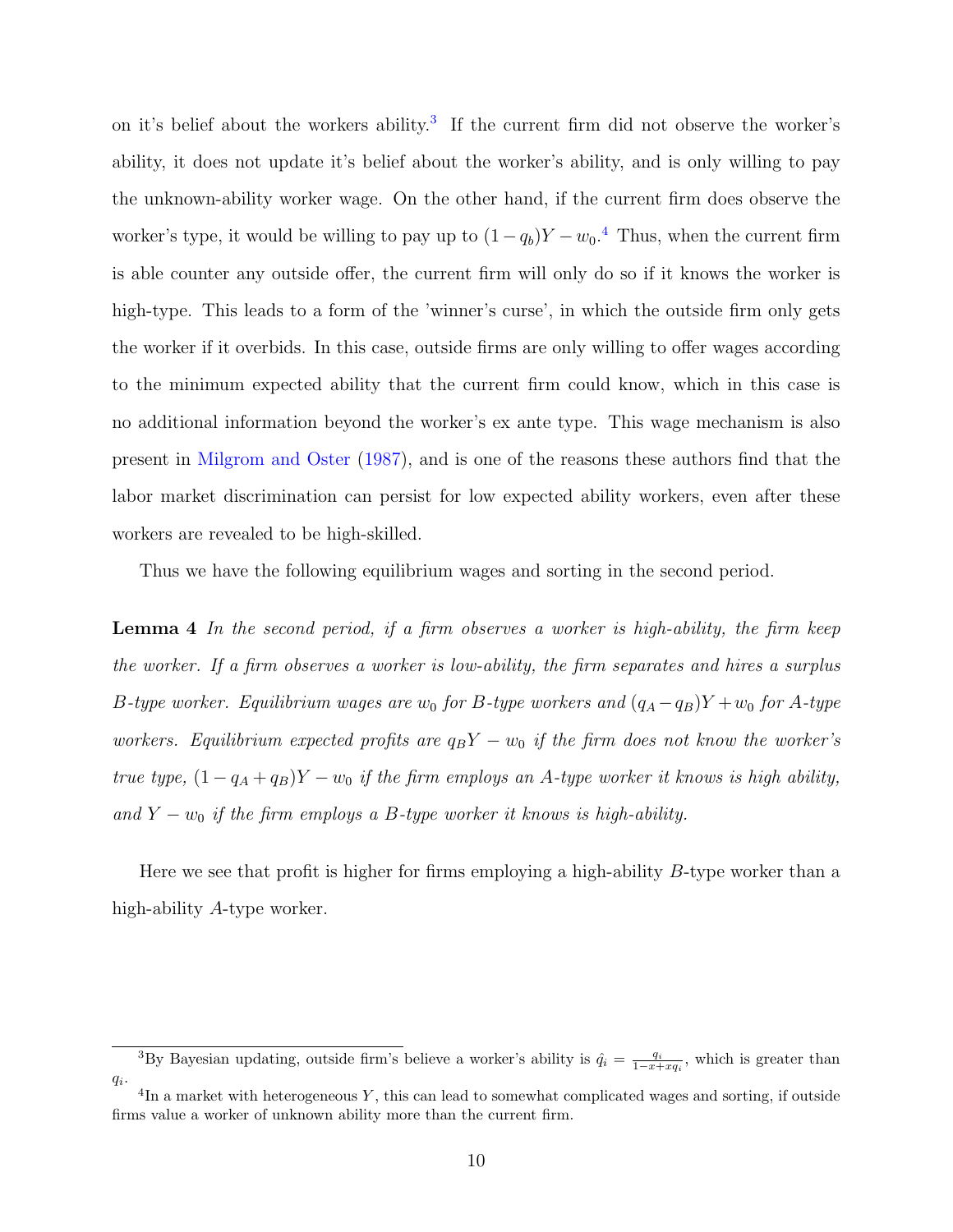#### 2.2 Single Occupation Labor Market

Now we consider the full two-period equilibrium for a segmented labor market consisting of a single occupation. All jobs are identical, so there is no sorting between firms. Using the equilibrium wages and profits from Lemma [4,](#page-9-2) we can re-write the expected surplus as follows:

<span id="page-10-1"></span>
$$
S(i) = \beta x q_B Y + q_i Y (1 + \beta (1 - q_B x))
$$
\n<sup>(4)</sup>

Since  $q_B$  and x are each less than 1, we see that  $S(i)$  is increasing with  $q_i$ . Thus in the first period, efficient sorting has A type workers matched first and  $B$  type workers comprising the balance of jobs.

#### Lemma 5 The efficient sorting of workers and jobs is as follows:

- 1. All A-type workers are employed in the first period and  $M N_A$  of B type workers are unemployed.
- 2. In the second period, all workers that were revealed to be high-type or for whom no information was revealed stay with their first period employer.
- <span id="page-10-0"></span>3. Firms that learn their worker is low-ability separate and hire unemployed B-type workers.

In order to decentralize this matching, wages must satisfy the following sorting and participation constraints. If worker  $i$  optimally matches with firm  $j$ , then

 $\mathbb{E}W_i(j) \geq \mathbb{E}W_i(k)$  for every other firm k. (Worker i sorting constraint)  $\mathbb{E} \Pi_j(i) \geq \mathbb{E} \Pi_j(k)$  for every other worker k. (Firm j sorting constraint)  $\mathbb{E}W_i(j) \geq (1+\beta)w_0$  (Worker *i* PC constraint)  $\mathbb{E} \Pi_i(i) \geq 0$  (Firm j PC constraint) (5)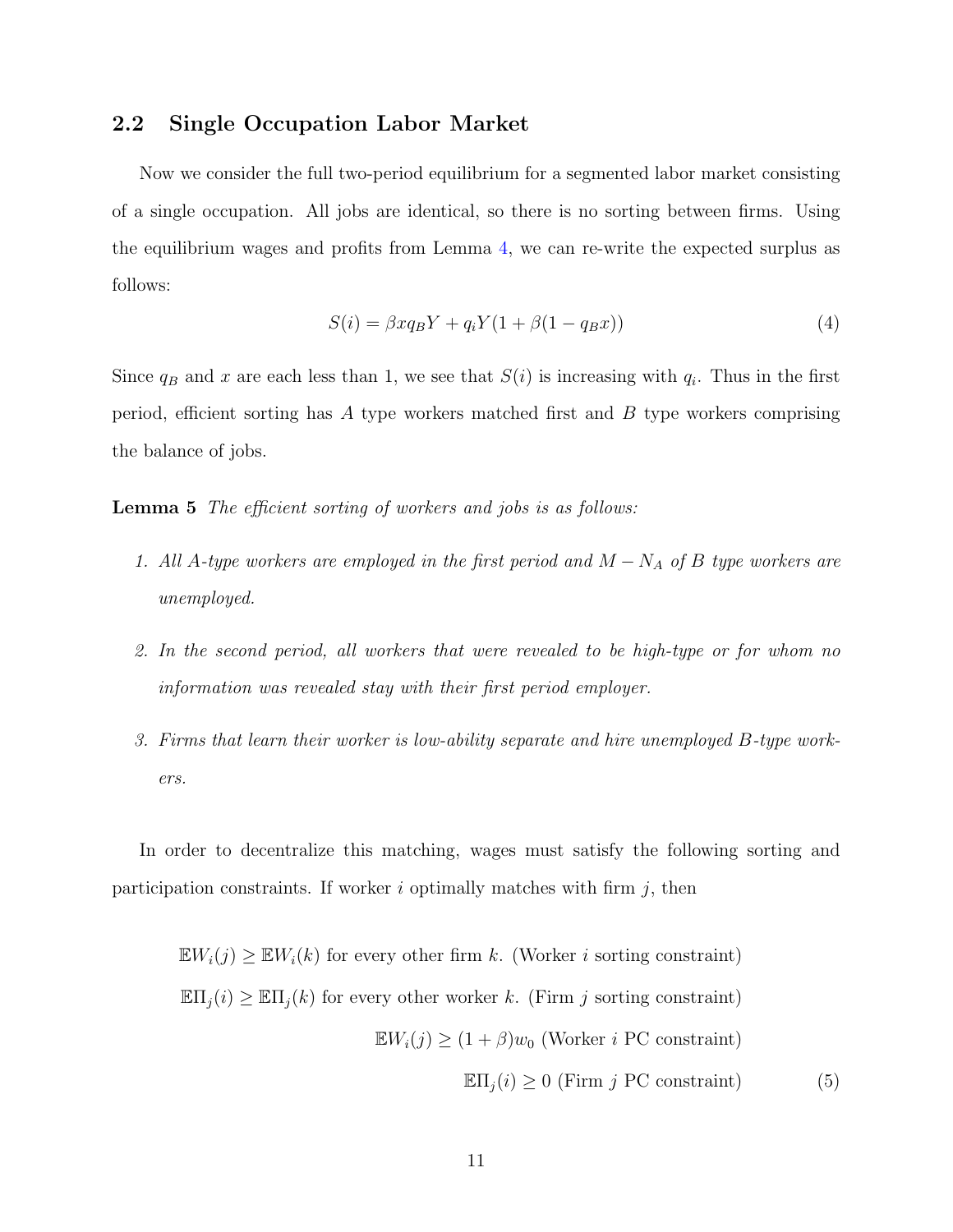These conditions require that each worker prefers the expected compensation from his optimal match to every other expected compensation, including non-employment. Similarly, every firm must prefer it's expected profit from the optimal match to every other expected profit, including not producing. Since A-type workers are scarce, firms will bid up A wages until firms' sorting constraint between  $A$  and  $B$  workers binds. Thus we have the following equilibrium wages.

**Proposition 2** Given the three assumptions about wage setting, there is a unique set of wages that decentralize the efficient sorting from Lemma [5](#page-10-0) as follows:

- 1. All employed B-type workers receive their outside option each period,  $w_0$
- 2. All employed A-type workers receive  $w_0 + (q_A q_B)Y \beta Y x (q_A q_B)(q_A + q_B 1)$  in the first period and  $w_0 + (q_A - q_B)Y$  in the second period.

#### 2.2.1 Wage Inequality and Talent

Now we can explore how wages and inequality vary with x. Suppose there are many segmented labor markets, each with a distinct pool of labor and each with a different occupation, with a distinct  $Y$  and  $x$ . Then we have the following results.

Lemma 6 Worker expected compensation is (weakly) decreasing with x. Expected compensation (weakly) increases with Y and  $q_A - q_B$ .

Since firms do not have to pay a wage premium to workers that are revealed to be highskilled, workers only have downside risk from the firm learning their true type.  $B$  type workers are indifferent, since they are kept to their participation constraint and receive  $w_0$ regardless of if they are employed or not.

**Lemma 7** Firm expected profit increases with x, Y,  $\beta$  and  $q_B$ . Expected profits are independent from  $q_A$  and decrease with  $w_0$ .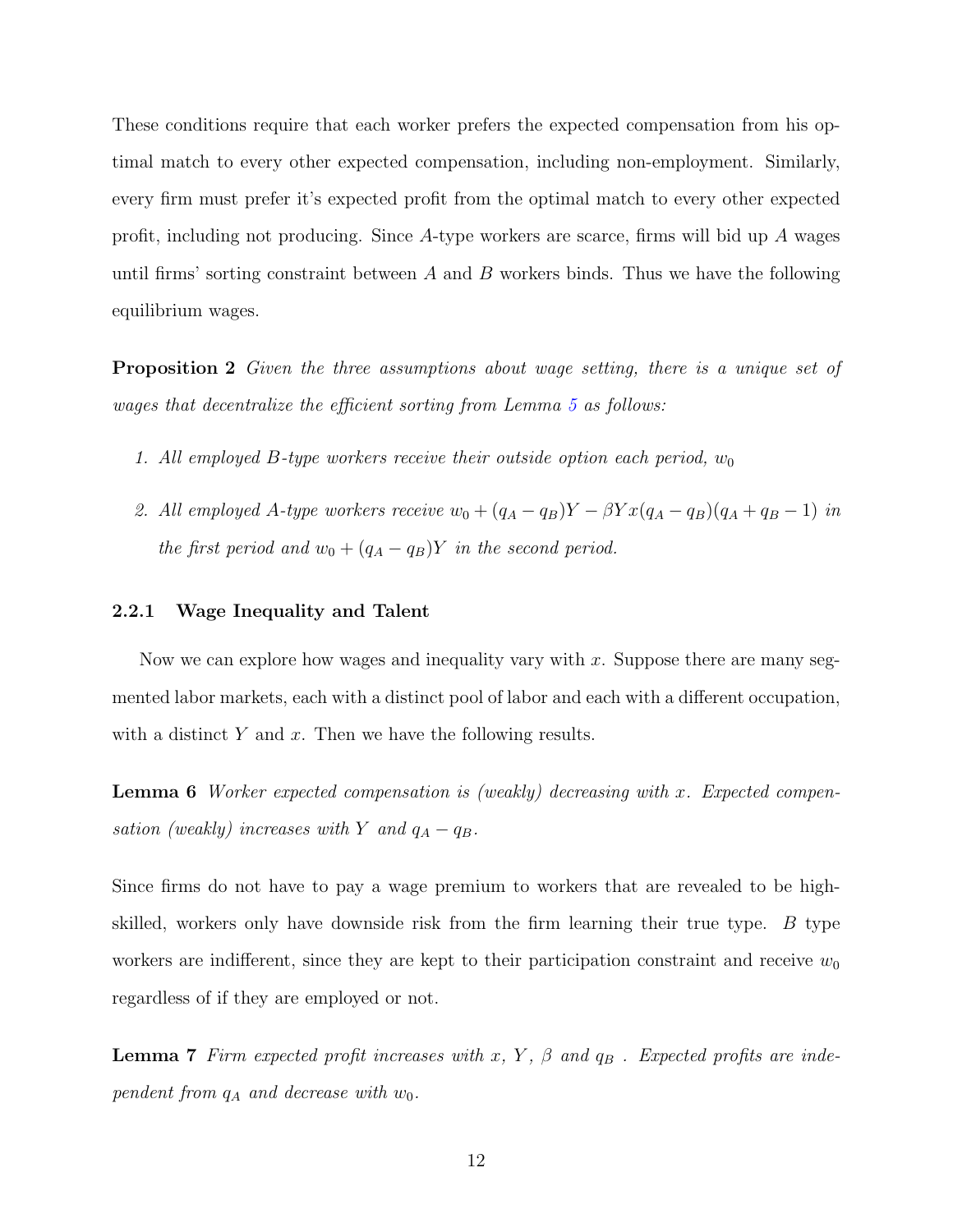A-type workers capture all of the surplus that exceeds that from the firm matching with a B-type worker. Thus only parameters that increase profit from a B match will increase firm profit. From the last two lemmas, we have the following proposition.

<span id="page-12-0"></span>**Proposition 3** For both types of workers, the worker share of the surplus decreases with  $x$ .

Proposition [3](#page-12-0) indicates that the more the firm learns about the worker's type, the larger the share of the match surplus the firm is able to capture. In an economy with several disjoint occupational labor markets with different values of x, there will be heterogeneity in the worker share of production depending on  $x$ , with jobs that provide the least information about worker true ability paying the largest share of production. In this case, it is likely that workers would choose to sort between jobs, a case we turn to next.

#### 2.3 Sorting Between Occupations

Now suppose the market is comprised of two types of jobs, where as before, each firm consists of a single job. These jobs differ only in how easy it is to learn about a worker's type, with  $\bar{x} > \bar{x}$ . Second period wages and profits are unchanged, so the surplus is again given by Equation [4,](#page-10-1) thus efficient sorting is negative assortative between  $x_j$  and  $q_i$ . In order to decentralize this matching, we need to derive firm wage offers and workers choices between contracts. Note that since the jobs differ in  $x$ , the same wage offer in dollar terms is less valuable at a high  $x$  job, since the worker has a higher risk of separation. To reduce multiplicity of cases, suppose the number of low-observability jobs exceeds the number of A-type workers, so  $M_x > N_A$ . Further, suppose B-type workers are again in surplus, so  $M_{\tilde{x}} + M_{\tilde{x}} < N_A + N_B$ . Thus we have the following for equilibrium sorting:

Lemma 8 The efficient sorting of workers and firms is as follows:

1. All A-type workers are employed with  $\underline{x}$  firms in the first period,  $M_{\underline{x}}N_A$  B-type workers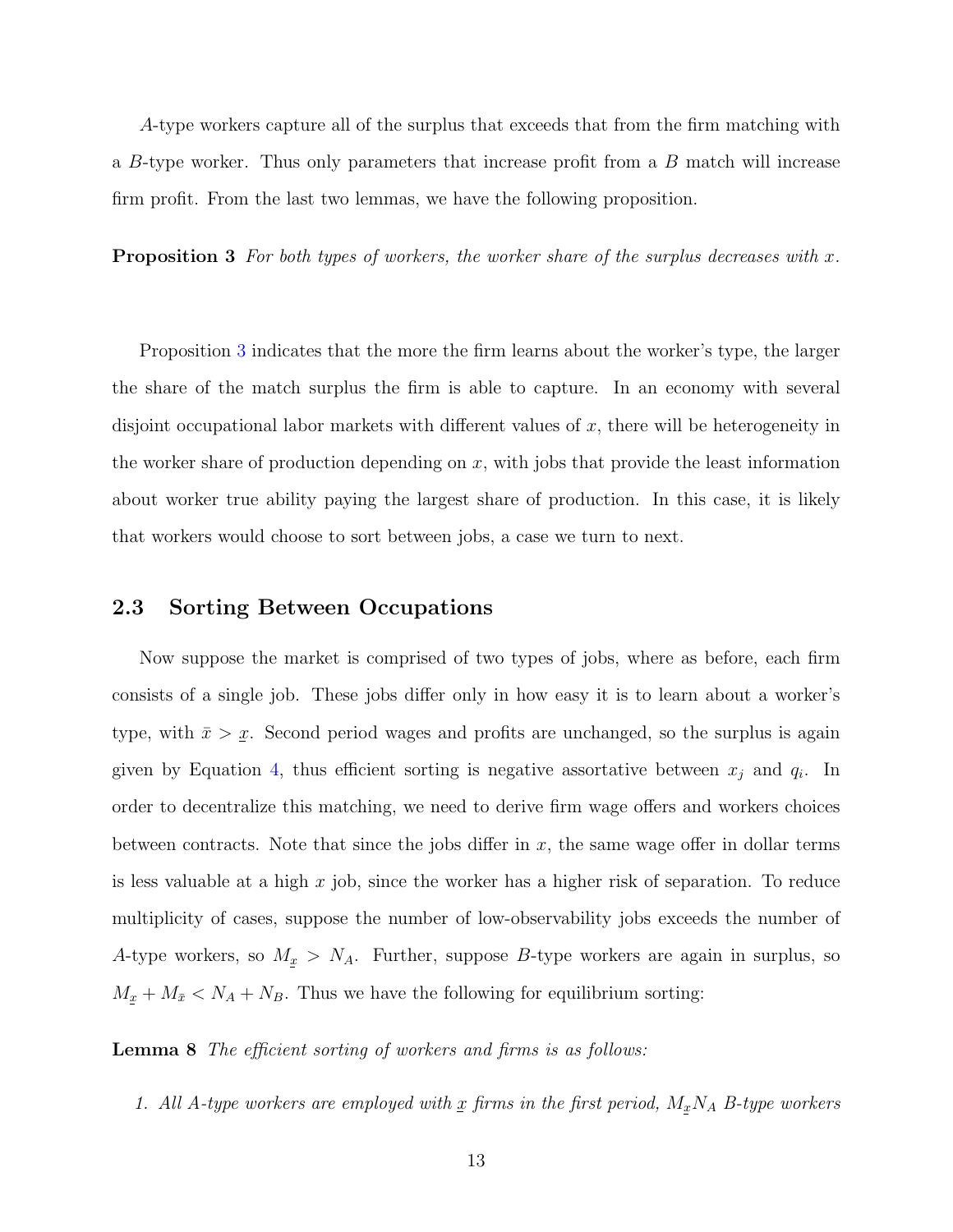are employed in x firms,  $M_{\bar{x}}$  B-type workers are employed by  $\bar{x}$  firms, and the balance of B-type workers are unemployed.

- 2. In the second period, all workers that were revealed to be high-type or for whom no information was revealed stay with their first period employer.
- <span id="page-13-0"></span>3. Firms that learn their worker is low-ability separate and hire unemployed B-type workers.

Now we can derive equilibrium wages.

Proposition 4 Equilibrium wages that decentralize efficient sorting from Lemma [8](#page-13-0) are as follows:

- 1. All employed B-type workers receive their outside option each period,  $w_0$
- 2. All employed A-type workers receive  $w_0 + (q_A q_B)Y \beta Y \underline{x}(q_A q_B)(q_A + q_B 1)$  in the first period and  $w_0 + (q_A - q_B)Y$  in the second period.

Since A-type workers are scarce, wages are bid up until  $x$  firms are indifferent between A and B type workers.

### 3 Effort-Monitoring Model

So far, we have seen that the more information a job provides about a worker's ability, the less the firm is willing to pay for talent. Now we want to consider the case of efficiency wages, to see the relationship between monitoring effort, wages, and sorting. Suppose workers are again heterogeneous, but they are of known ability  $\eta_i$ . This is for simplicity, since firms will not be learning about worker ability. Each period, a firm's profit is given by:

$$
Y_j \eta_i (1 + e_i) - w_i \tag{6}
$$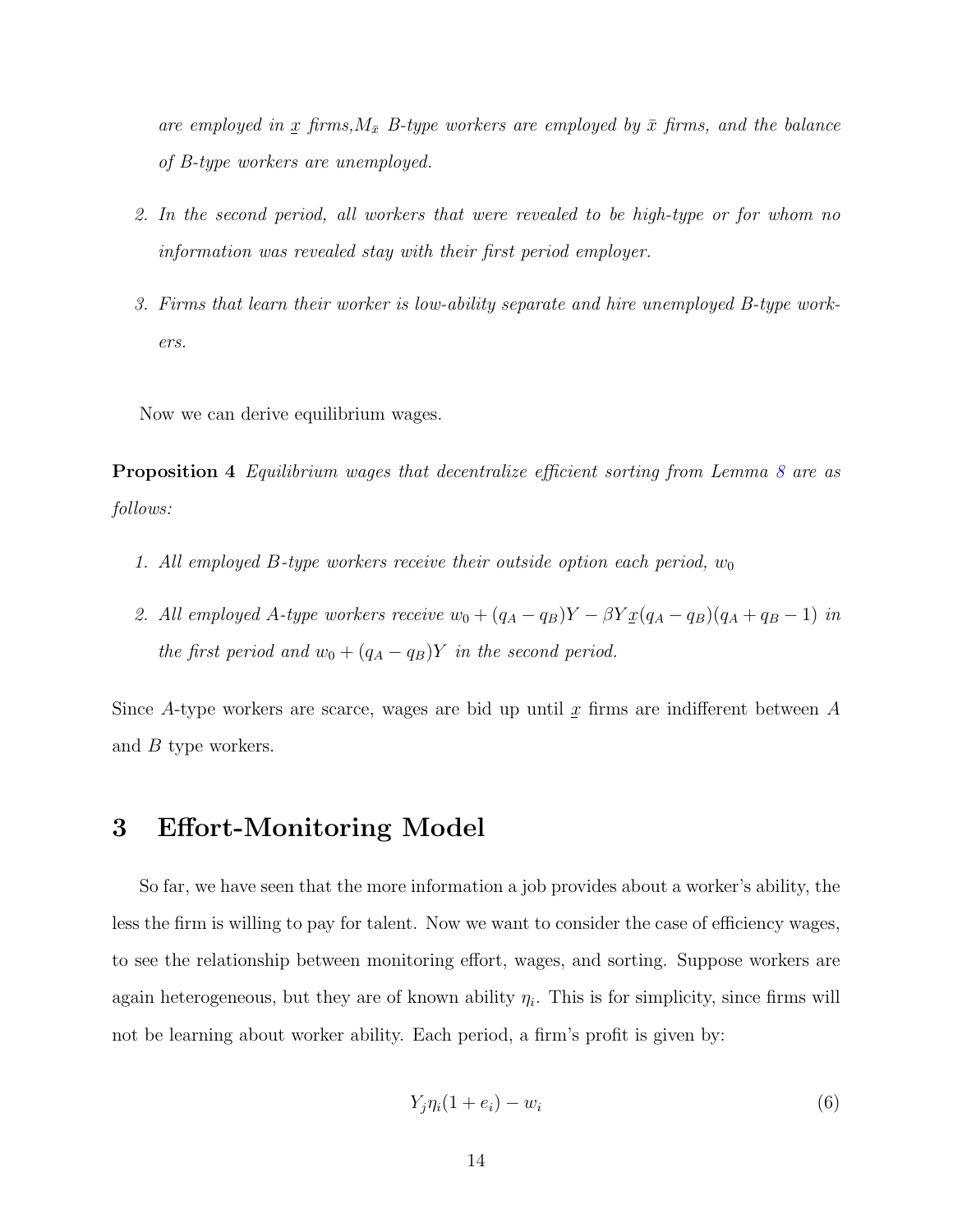where  $Y_j$  is the job productivity, i is the worker type,  $e_i$  is the effort the worker puts forth, and  $w_i$  is the wage. Each period, firms compete for workers, so wages each period can be no less than the market wage, however firms can pay additional wages. In particular, we will allow firms to pay a contingent bonus  $b_i$  in the second period, to induce workers to put forth effort. Effort is costly to workers, with  $c(e) = \frac{1}{2}e^2$ . Thus workers will only put forth effort if they believe it will increase their future pay. After the first period, the firm observes whether or not the worker put forth effort with probability  $p_j$ . Thus, the firm and worker write a contract before the first period, in which the firm specifies the amount of effort the worker should perform and the wage payments  $w_{1i}$ ,  $b_i$ ,  $w_{2i}$ . If the firm observes the worker did not put forth effort, the firm separates and hires another worker. However, the firm cannot prevent the worker from accepting another job, so the penalty for shirking is limited to the lost bonus payment. Further, wages are constrained each period by the minimum wage,  $w_0$ . This set-up is akin to standard efficiency wage models, except that firms are allowed to offer (and commit to) different wages in the first and second period.

In the second period, there is no incentive to put forth effort, so output is just a simple assignment problem, based on worker ability  $\eta_i$  and job productivity  $Y_j$ . We will derive wages more concretely later, but for now let  $\Pi_{2j}$  be the firm's profit after optimal assignment, and  $w_{2i}$  be the worker's wage. Since output is  $Y_j \eta_i$ , assignment is positive assortative.

In the first period, the firm knows it will receive  $\Pi_{2j}$  in the second period. The firm's problem is as follows:

$$
\max_{w_{1i}, b_i, e_i} Y_j \eta_i (1 + e_i) - w_{1i} - \beta b_i + \beta \Pi_{2j} \tag{7}
$$

such that

$$
w_{1i} + \beta(b_i + w_{2i}) - \frac{1}{2}e_i^2 \ge w_{1i} + (1 - p_j)\beta b_i + \beta w_{2i} \ (IR_i)
$$
  

$$
w_{1i} + \beta(b_i + w_{2i}) - \frac{1}{2}e_i^2 \ge \tilde{w}_{1i} + \beta(\tilde{b}_i - w_{2i}) - \frac{1}{2}\tilde{e}_i^2 \ (PC_{1i})
$$
  

$$
w_{1i} + \beta(b_i + w_{2i}) - \frac{1}{2}e_i^2 \ge (1 + \beta)w_0 \ (PC_{2i})
$$
  

$$
w_{ti} \ge w_0 \text{ for every } t \ (PC_{3i})
$$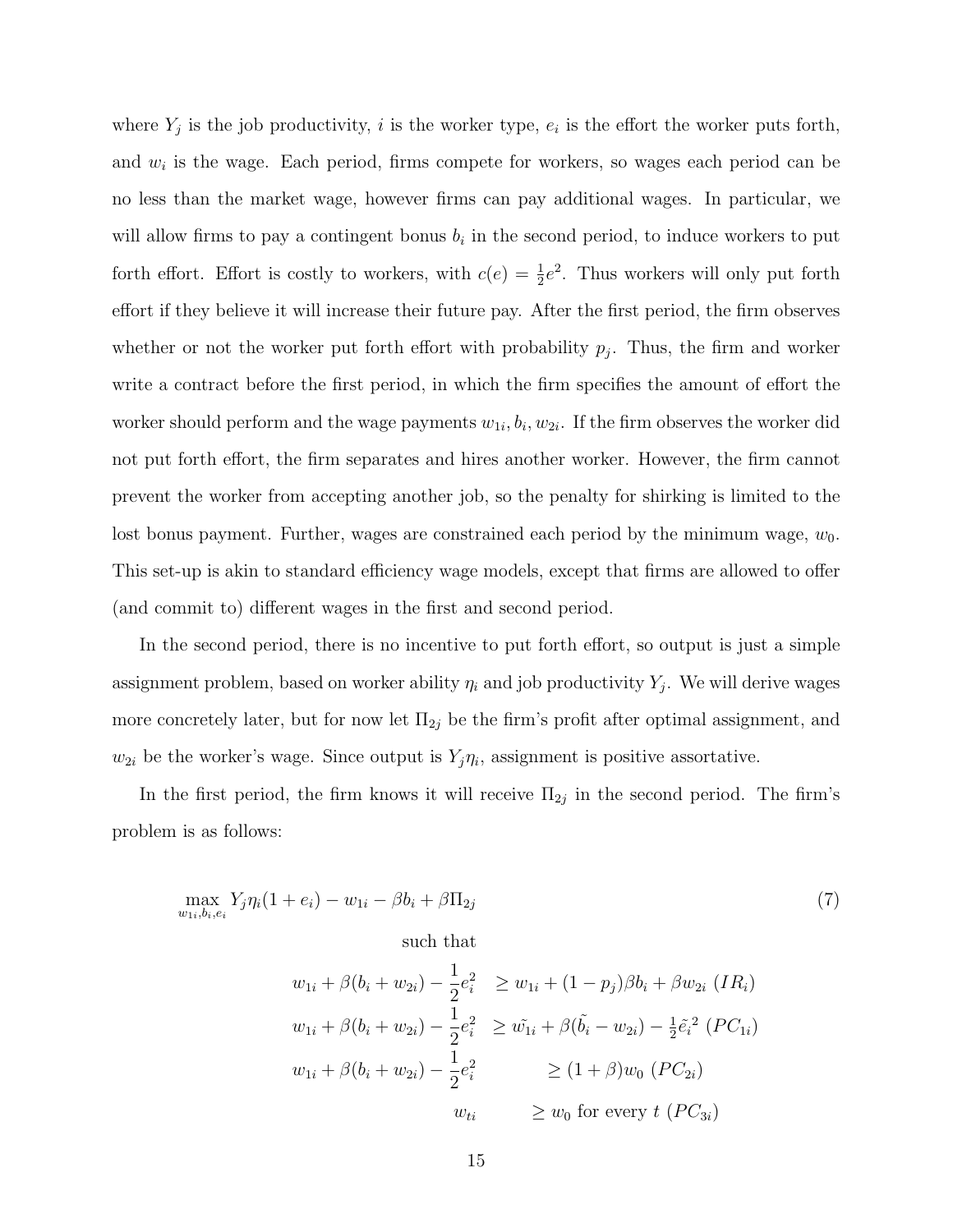Where the  $\tilde{x}$  values represent the equilibrium values for other firms in the market. The first constraint is the individual rationality constraint, this requires that the worker prefers to put forth effort rather than risking losing the bonus  $b_i$ . This condition will limit the set of contracts that are feasible, since if the required effort is too large the bonus will not be enough to induce the worker to take the effort cost. The second constraint is that the worker must be at least indifferent between this contract and the best contract the worker can get in the outside market. The third constraint ensures that the worker prefers working to non-employment, in which the worker gets his outside option  $w<sub>o</sub>$  each period. The final constraint is the per-period minimum wage constraint.

The individual rationality constraint pins down the bonus in terms of effort:

$$
b_i = \frac{e_i^2}{2\beta p} \tag{8}
$$

Since workers can always move to a new firm in the second period, the total incentive effect must be driven by the bonus  $b_i$ . The smaller the probability that the firm can observe the worker's effort the larger the bonus must be to induce the same amount of effort.

Now we can solve the firm's problem, holding the first period wage constant.

$$
\max_{e_i} \eta_i (1 + e_i) - w_{1i} - \beta \frac{e_i^2}{2\beta p} + \beta \Pi_2 \tag{9}
$$

Which leads to the optimal choice of effort:

$$
e_i^* = p_j \eta_i \tag{10}
$$

Thus, the optimal choice of effort for the firm to induce is the product of the probability the firm observe the worker's ability and the worker's ability. If the likelihood of observation is low, the firm will induce less effort because it is too costly. On the other hand, the firm will also choose to induce less effort from lower ability workers. This relationship will be key to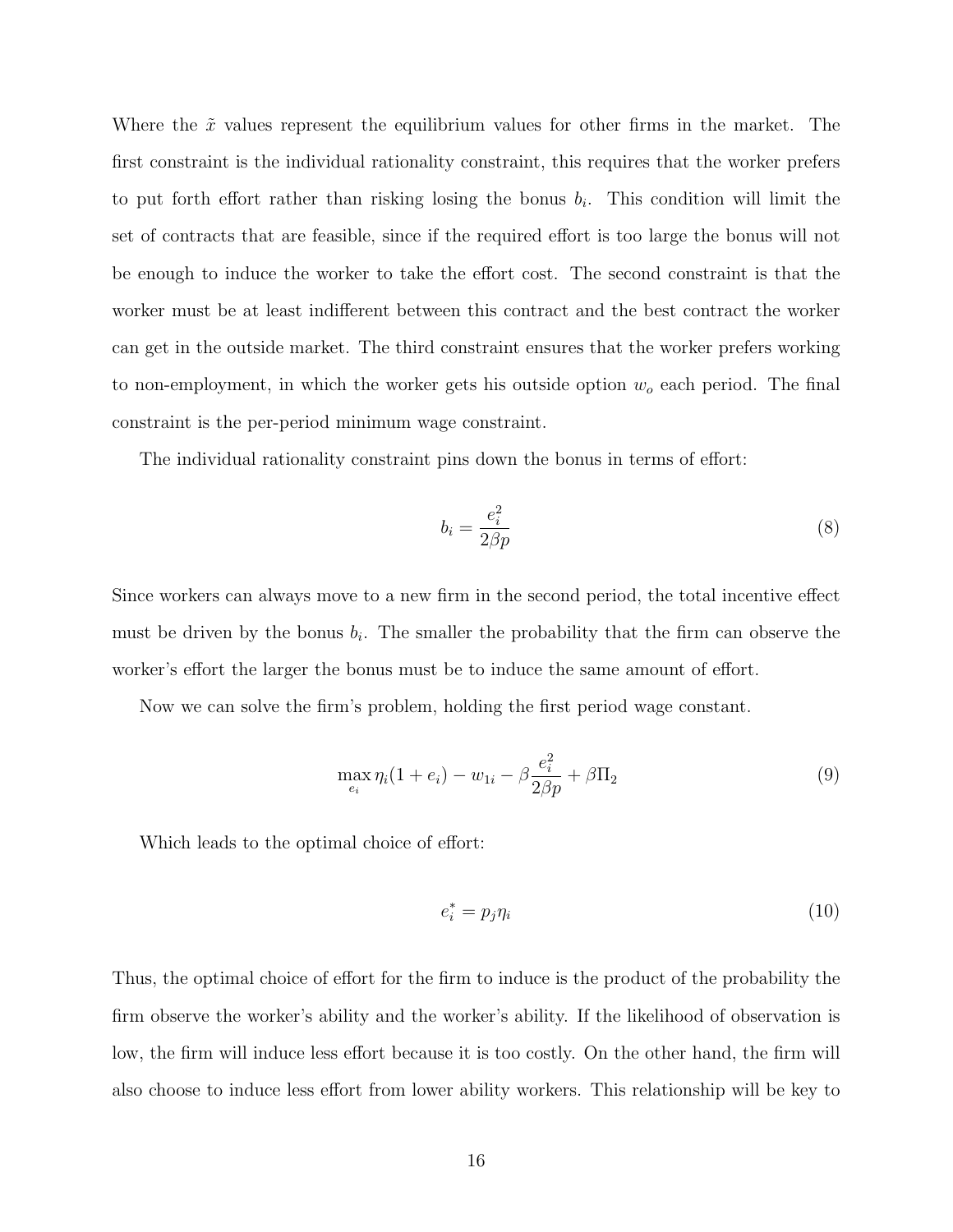the positive assortative matching on p.

Now we can derive the joint surplus.

$$
S(i,j) = (1+\beta)Y_j \eta_i + Y_j^2 \eta_i^2 \frac{p_j(1-p_j)}{2} \tag{11}
$$

which provides the conditions for efficient assignment.

**Proposition 5** Holding Y constant across jobs, efficient assignment of jobs to workers is positive assortative between the probability of monitoring  $p_j$  and worker ability  $\eta_i$ . Holding p constant across jobs, efficient assignment is positive assortative between job productivity  $Y_j$ and worker ability.

Under firm learning about ability, efficient assignment was negative assortative with the information parameter x. In contrast, we see here that efficient assignment is positive assortative with learning about worker effort. This is because workers respond to the probability of monitoring, and adjust their effort. The more likely that a worker is observed, the more effort the firm can induce. Since output is complementary between effort and ability, we have positive assortative matching between ability and incentives.

### 3.1 Single Occupation Labor Market

Now we can return to the specific case of two types of workers, A and B, with  $\eta_A > \eta_B$ . As in the first part of the paper, A-type workers are scarce. Thus, firms will compete to hire A-type workers, bidding up their wages until the firms are indifferent between the two types of workers. There are surplus  $B$  workers, so they will be held to their participation constraint each period.

We can now express efficient assignment and wages.

**Proposition 6** Given the assumptions about wage setting and contracts, the optimal sorting is as follows: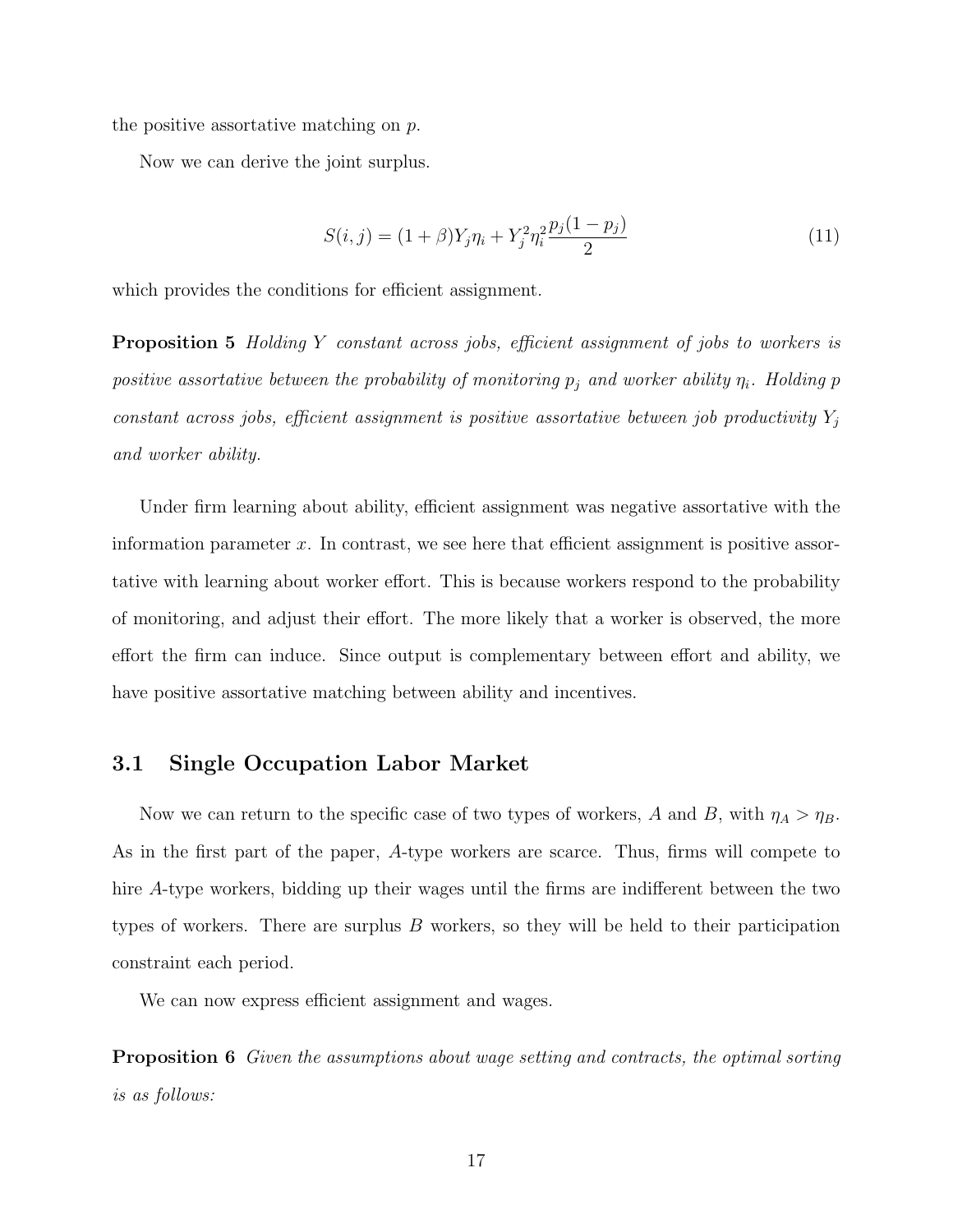- 1. All A-type workers match with firms, workers never shirk.
- 2. The rest of the jobs are filled with B-type workers, who never shirk.
- 3. Off the equilibrium path, if a worker shirked, he would be denied the bonus payment and separate from the firm. If he is of type A he will be re-employed by another firm at the market wage for A-types. If he is type B he will either be re-employed or non-employed, both of which yield outside option  $w_0$ .

and the optimal wage contracts are:

- 1. All employed B-type workers receive first period wage  $w_0$ , bonus  $\frac{p\eta_b^2}{2\beta}$ , and second period  $wage w_0.$
- 2. All employed A-type workers receive first period wage  $w_0 + (\eta_A \eta_B)Y + (\eta_A^2 \eta_B^2)\frac{pY^2}{2}$  $rac{Y^2}{2}$ , bonus  $\frac{p\eta_A^2}{2\beta}$ , and second period wage  $w_0 + Y(\eta_A - \eta_B)$ .

Now we can consider comparative statics. First, consider each worker's expected compensation, net disutility from effort. This is the sum of first period wage, the bonus, the cost of effort, and the second period wage. On the equilibrium path, the worker always follows the contract, so effort is positive. We can write this expected net compensation as follows:

$$
\mathbb{E}W_A(p) = (1+\beta)(Y(\eta_A - \eta_B) + w_0 + \frac{p(1-p)}{2}Y^2\eta_A^2 - \frac{p}{2}Y^2\eta_B^2)
$$
(12)  

$$
\mathbb{E}W_B(p) = (1+\beta)w_0 + \frac{p(1-p)}{2}Y^2\eta_B^2
$$

We can also express each firm's expected profits as follows:

$$
\mathbb{E}\Pi(p) = (1+\beta)(Y\eta_B - w_0) + \frac{p}{2}Y^2\eta_B^2
$$

where firms are indifferent between hiring an A-type worker and B-type worker. Thus, we can derive the following comparative statics.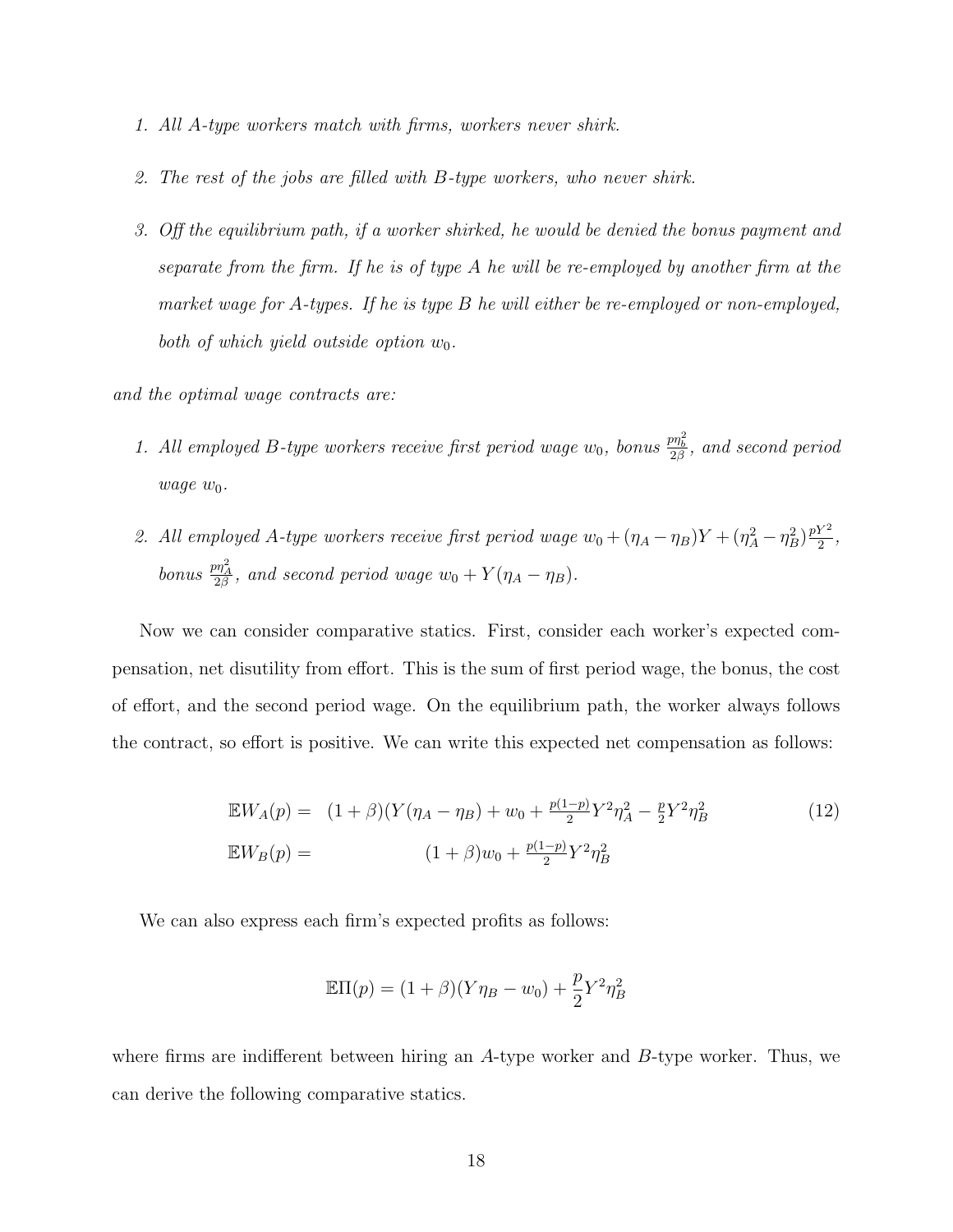**Lemma 9** For both types of workers, expected net compensation is increasing with  $\beta$ ,  $w_0$ and Y. A-type workers' expected net compensation is increasing with  $\eta_A$  and decreasing with  $\eta_B$ . B-type workers' expected net compensation is increasing with  $\eta_B$  and independent from  $\eta_A$ .

**Lemma 10** Firm expected profit is increasing with  $\beta$ ,  $\eta_B$ , and Y, and decreasing with w<sub>0</sub>.

Comparative statics with respect to the probability of observing the worker's effort are more nuanced. Let  $\hat{p}$  be defined as the p such that  $\eta_A^2/\eta_B^2 > 1/2(1-p)$  for all  $p > \hat{p}$ .

<span id="page-18-0"></span>Proposition 7 Firm expected profit and B-type workers' expected net compensation are both rising with p. For A type workers, expected compensation is rising with p if  $p > \hat{p}$ . Otherwise, A-type workers' expected compensation is falling with p.

Since firms only observe a worker's effort with probability  $p$ , when  $p$  is smaller firms must pay a larger bonus to induce effort. Even though this results in less effort in equilibrium, when p is sufficiently small, worker total net compensation may be decreasing with p for small values of p. B-type workers are held to their participation constraint so they are not able to capture enough to distort their incentives, leading to a positive relationship between expected net compensation and p.

Whether p is above or below  $\hat{p}$  will affect whether or not any wages can support the efficient equilibrium in a market with more than one type of job. We turn to this case next.

### 3.2 Sorting and Efficiency Wages

Now suppose there are two types of jobs, with probability of observing effort  $\bar{p} > p$ . Suppose there are more  $\bar{p}$  jobs than A-type workers and also more p jobs than A-type workers. Then we have the following proposition.

**Proposition 8** The efficient allocation to workers and firms is positive assortative in p: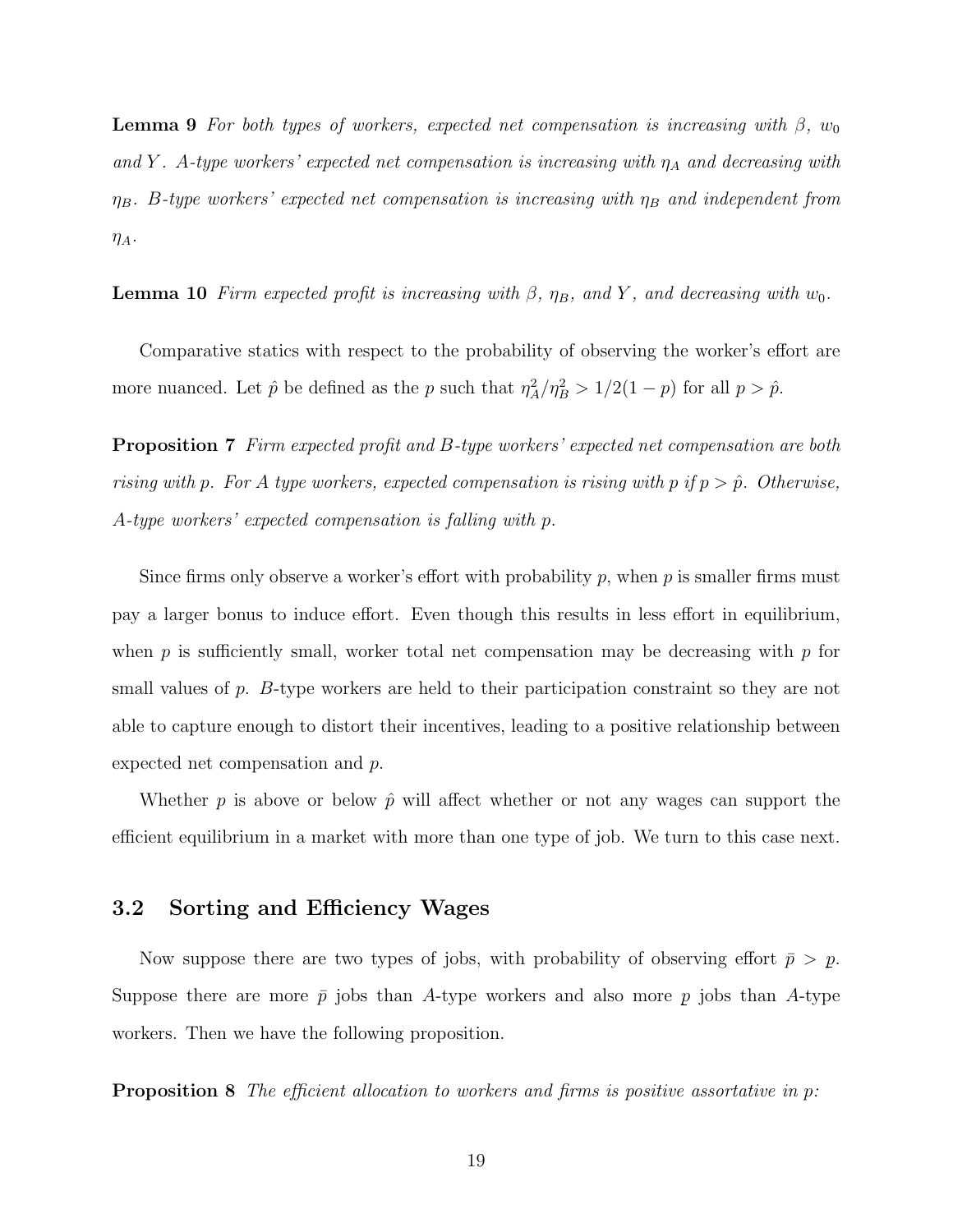- 1. All A-type workers are employed with  $\bar{p}$  firms in the first period,  $M_{\bar{p}} N_A$  B-type workers are employed in  $\bar{p}$  firms,  $M_p$  B-type workers are employed by p firms, and the balance of B-type workers are unemployed.
- <span id="page-19-0"></span>2. In the second period, all workers stay with their current employer.
- 3. Off the equilibrium path, if a worker shirked, he would be denied the bonus payment and separate from the firm. If he is of type A he will be re-employed by another  $\bar{p}$ firm at the market wage for A types. If he is type B he will either be re-employed or non-employed, both of which yield outside option  $w_0$ .

From Proposition [7,](#page-18-0) we know that the market may not be able to support the efficient allocation if the probability of observing the worker's type is too small. If the  $\bar{p}$  is small, A-type workers will prefer the wage offer from p firms, even though  $\bar{p}$  firms are willing to pay a larger wage, and efficient sorting is positive assortative.

Thus we have the following equilibrium.

 $\text{Proposition 9} \ \textit{If} \ \frac{\eta_A^2}{\eta_B^2} \geq \frac{\bar{p} - p}{\bar{p}(2 - \bar{p} - p)}$  $\frac{p-p}{\bar{p}(2-\bar{p}-p(2-p))}$ , competitive wages can support the efficient allocation from Proposition [8.](#page-19-0) In particular, the wages are as follows: and the optimal wage contracts are:

- 1. B-type workers employed in p jobs receive first period wage  $w_0$ , bonus  $\frac{p\eta_b^2}{2\beta}$ , and second period wage  $w_0$ .
- 2. B-type workers employed in  $\bar{p}$  jobs receive first period wage  $w_0$ , bonus  $\frac{\bar{p}\eta_b^2}{2\beta}$ , and second period wage  $w_0$ .
- 3. All employed A-type workers receive first period wage  $w_0 + (\eta_A \eta_B)Y + (\eta_A^2 \eta_B^2)\frac{\bar{p}Y^2}{2}$  $rac{Y^2}{2}$ , bonus  $\frac{\bar{p}\eta_A^2}{2\beta}$ , and second period wage  $w_0 + Y(\eta_A - \eta_B)$ .

If  $\frac{\eta_A^2}{\eta_B^2} < \frac{\bar{p}-p}{\bar{p}(2-\bar{p}-p)}$  $\frac{p-p}{\bar{p}(2-\bar{p}-p(2-p))}$ , the competitive equilibrium is distorted. Instead, A-type workers match with p firms, B-type workers match with the rest of the p jobs and the  $\bar{p}$  jobs. Wages are as follows: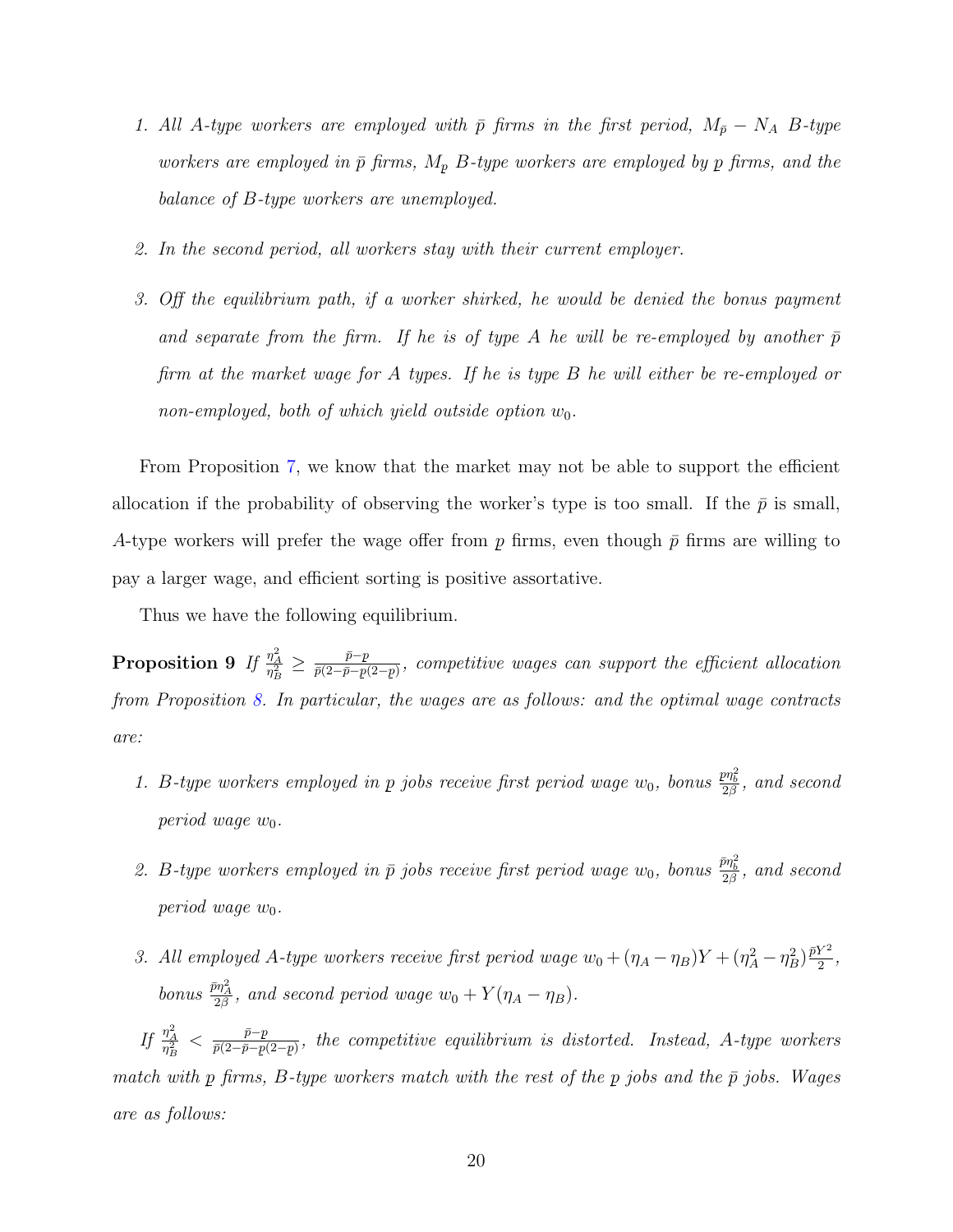- 1. B-type workers employed in p jobs receive first period wage  $w_0$ , bonus  $\frac{p\eta_b^2}{2\beta}$ , and second period wage  $w_0$ .
- 2. B-type workers employed in  $\bar{p}$  jobs receive first period wage  $w_0$ , bonus  $\frac{\bar{p}\eta_b^2}{2\beta}$ , and second period wage  $w_0$ .
- 3. All employed A-type workers receive first period wage  $w_0 + (\eta_A \eta_B)Y + (\eta_A^2 \eta_B^2)\frac{pY^2}{2}$  $\frac{r}{2}$ , bonus  $\frac{p\eta_A^2}{2\beta}$ , and second period wage  $w_0 + Y(\eta_A - \eta_B)$ .

Thus, if  $\bar{p}$  is too small, sorting is no longer positive assortative with p. This is a deadweight loss, as total surplus would be higher under the efficient allocation.

### 4 Conclusions

In this paper, I show how talent is allocated across jobs, when firm-learning is heterogeneous between jobs. When workers cannot manipulate the signal, efficient assignment is negative assortative with job informativeness, and jobs that provide the least information offer workers the largest share of joint surplus. When workers can manipulate the signal, efficient assignment is positive assortative with job informativeness, but this allocation can only be decentralized if the probability of learning is large enough.

These results have implications for wage inequality and the distribution of workers between jobs. In the full labor market, jobs differ based on information as well as productivity. When workers sort freely between occupations, in equilibrium, high-ability information jobs will pay lower wages and match with lower expected ability workers, even if the true productivity of the jobs are high. This allows firms to capture a larger share of the joint surplus, potentially exacerbating wage inequality.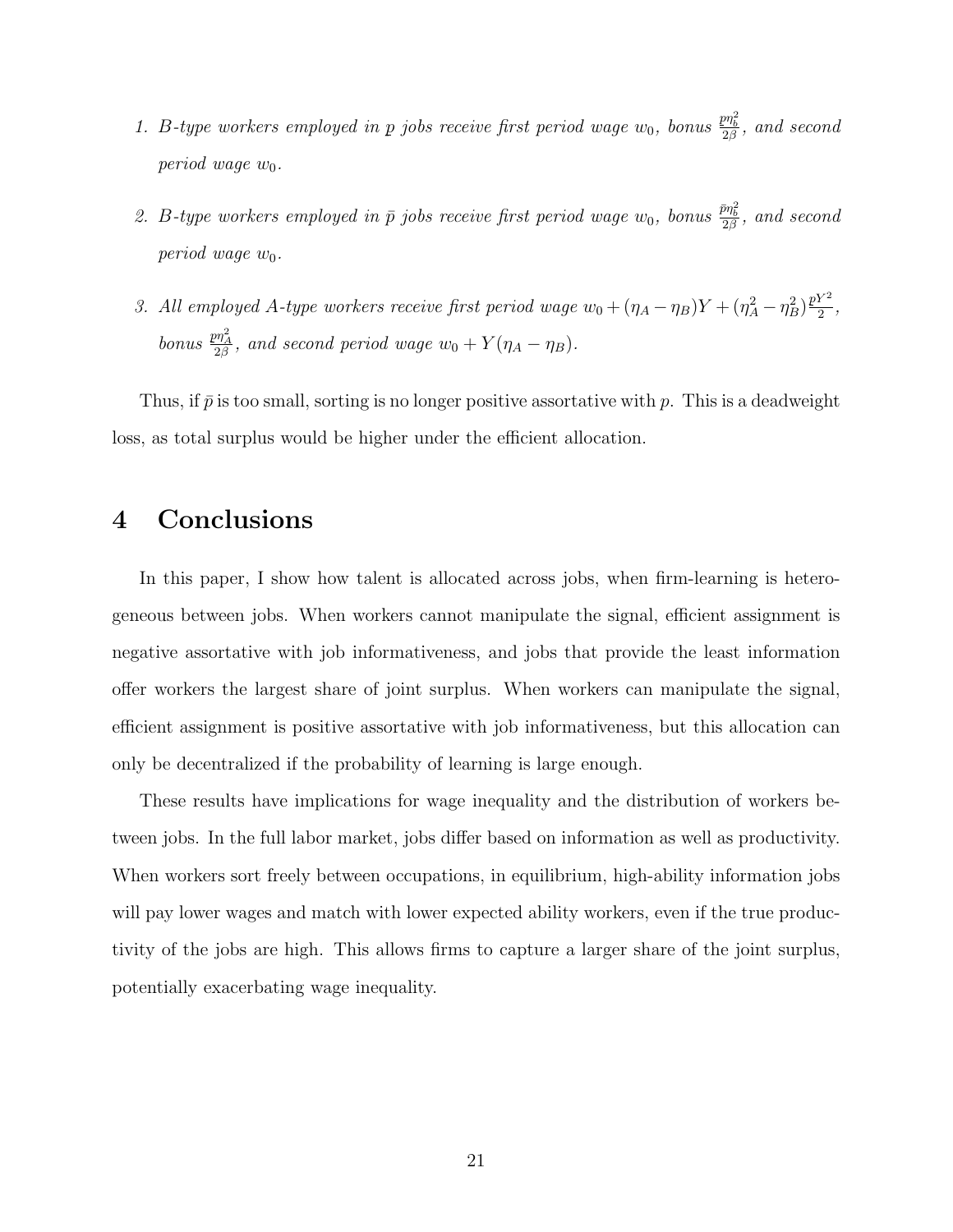## References

- <span id="page-21-10"></span>Feltham, G., & Xie, J. (1994). Performance Measure Congruity and Diversity in Multi-task Principal/Agent Relations. Accounting Review, 69(3), 429–453.
- <span id="page-21-11"></span>Garicano, L. (2000). Hierarchies and the Organization of Knowledge in Production. Journal of Political Economy, 108 (5), 874–904.
- <span id="page-21-2"></span>Hamilton, B., Nickerson, J., & Owan, H. (2003). Team Incentives and Worker Heterogeneity: An Empirical Analysis of the Impact of Teams on Productivity and Participation. Journal of Political Economy, 111 (3), 465–497.
- <span id="page-21-9"></span>Holmstrom, B., & Milgrom, P. (1991). Multitask Principal-Agent Analyses: Incentive Contracts, Asset Ownership, and Job Design. Journal of Law, Economics, & Organization,  $7$ (January 1991), 24–52.
- <span id="page-21-0"></span>Kimes, M. (2013). Caterpillar's Doug Oberhelman: Manufacturing's Mouthpiece. Business Week. Retrieved from [http://www.businessweek.com/articles/2013-05-16/](http://www.businessweek.com/articles/2013-05-16/caterpillars-doug-oberhelman-manufacturings-mouthpiece) [caterpillars-doug-oberhelman-manufacturings-mouthpiece](http://www.businessweek.com/articles/2013-05-16/caterpillars-doug-oberhelman-manufacturings-mouthpiece)
- <span id="page-21-3"></span>Lazear, E. (2000). Performance Pay and Productivity. American Economic Review, 90(5), 1346–1361.
- <span id="page-21-7"></span>Milgrom, P., & Oster, S. (1987). Job Discrimination, Market Forces, and the Invisibility Hypothesis. The Quarterly Journal of Economics, 102 (3), 453–476.
- <span id="page-21-6"></span>Roy, A. (1951). Some Thoughts on the Distribution of Earnings. Oxford Economic Papers,  $3(2)$ , 135–146.
- <span id="page-21-4"></span>Sattinger, M. (1993). Assignment Models of the Distribution of Earnings. Journal of Economic Literature, 31 (2), 831–880.
- <span id="page-21-8"></span>Shapiro, C., & Stiglitz, J. (1984). Equilibrium Unemployment as a Worker Discipline Device. The American Economic Review, 74 (3), 433–444.
- <span id="page-21-1"></span>Terviö, B. M. (2008). The Difference That CEOs Make: An Assignment Model Approach. American Economic Review, 93 (3), 642–668.

<span id="page-21-5"></span>Tinbergen, J. (1956). On the theory of income distribution. Weltwirtschaftliches Archiv,